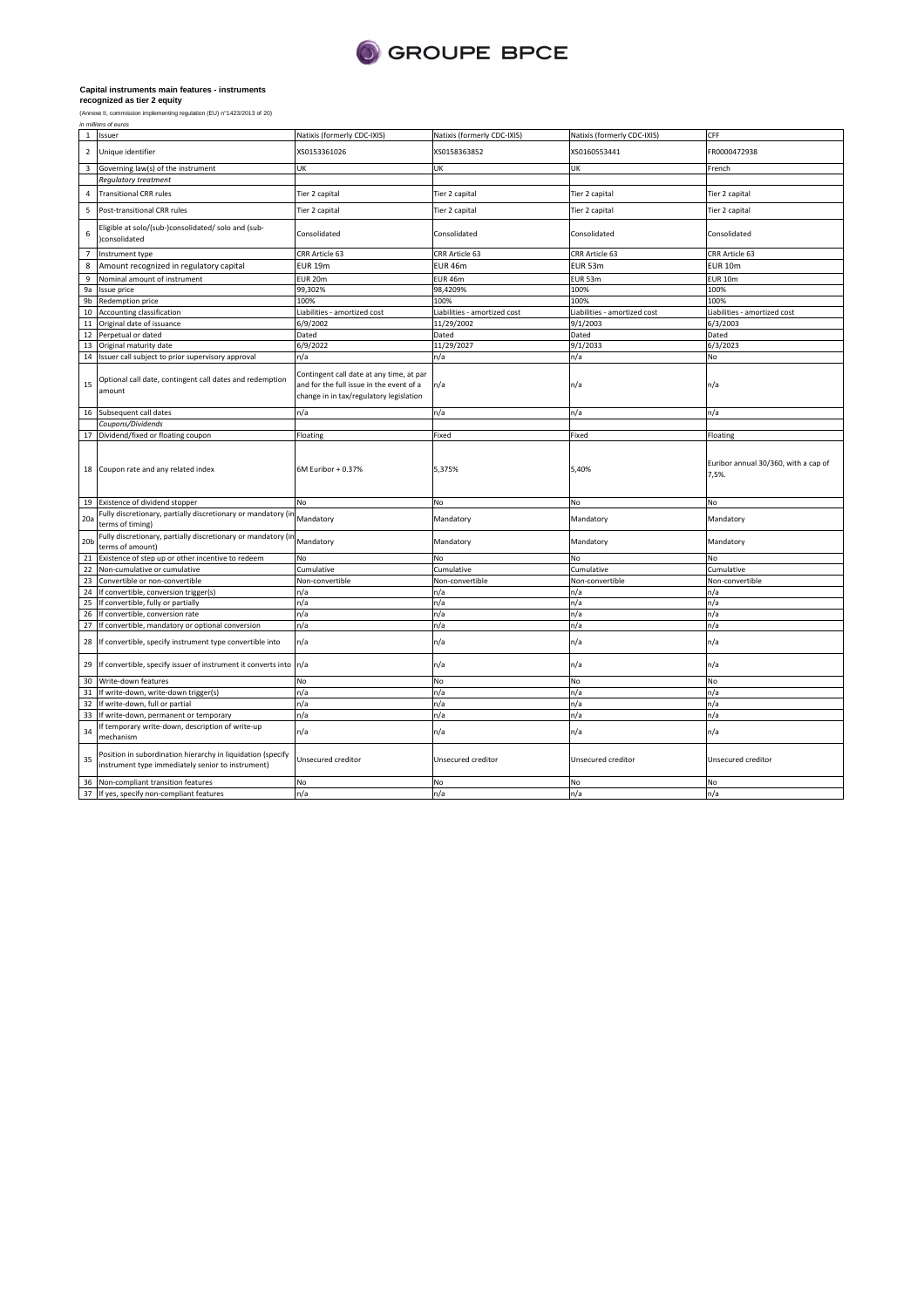

|                 | (Annexe II, commission implementing regulation (EU) n°1423/2013 of 20)<br>in millions of euros                   |                              |                              |                                                                                                                   |                                 |
|-----------------|------------------------------------------------------------------------------------------------------------------|------------------------------|------------------------------|-------------------------------------------------------------------------------------------------------------------|---------------------------------|
| $\mathbf{1}$    | Issuer                                                                                                           | Natixis (formerly CDC-IXIS)  | Natixis (formerly CDC-IXIS)  | Natixis                                                                                                           | Natixis                         |
| $\overline{2}$  | Unique identifier                                                                                                | XS0160553441                 | XS01709333047                | FR0010405894                                                                                                      | XS0301168281                    |
| 3               | Governing law(s) of the instrument                                                                               | UK                           | UK                           | French                                                                                                            | UK                              |
|                 | Regulatory treatment                                                                                             |                              |                              |                                                                                                                   |                                 |
| 4               | <b>Transitional CRR rules</b>                                                                                    | Tier 2 capital               | Tier 2 capital               | Tier 2 capital                                                                                                    | Tier 2 capital                  |
| 5               | Post-transitional CRR rules                                                                                      | Tier 2 capital               | Tier 2 capital               | Tier 2 capital                                                                                                    | Tier 2 capital                  |
| 6               | Eligible at solo/(sub-)consolidated/ solo and (sub-<br>consolidated                                              | Consolidated                 | Consolidated                 | Consolidated                                                                                                      | Consolidated                    |
| $\overline{7}$  | Instrument type                                                                                                  | CRR Article 63               | CRR Article 63               | CRR Article 63                                                                                                    | CRR Article 63                  |
| 8               | Amount recognized in regulatory capital                                                                          | EUR 7m                       | EUR 1m                       | <b>EUR 392m</b>                                                                                                   | <b>EUR 92m</b>                  |
| 9               | Nominal amount of instrument                                                                                     | EUR 7m                       | <b>EUR 10m</b>               | <b>EUR 500m</b>                                                                                                   | <b>EUR 100m</b>                 |
| 9a              | Issue price                                                                                                      | 100%                         | 100%                         | 100,000%                                                                                                          | 100,000%                        |
| 9 <sub>b</sub>  | Redemption price                                                                                                 | 100%                         | 100%                         | 100%                                                                                                              | 100%                            |
| 10              | Accounting classification                                                                                        | Liabilities - amortized cost | Liabilities - amortized cost | Liabilities - amortized cost                                                                                      | Liabilities - fair value option |
| 11              | Original date of issuance                                                                                        | 1/4/2003                     | 1/6/2003                     | 12/15/2006                                                                                                        | 5/31/2007                       |
| 12              | Perpetual or dated                                                                                               | Dated                        | Dated                        | Dated                                                                                                             | Dated                           |
| 13              | Original maturity date                                                                                           | 9/1/2033                     | 3/31/2018                    | 12/15/2021                                                                                                        | 5/31/2022                       |
|                 | 14 Issuer call subject to prior supervisory approval                                                             | n/a                          | n/a                          | n/a                                                                                                               | n/a                             |
|                 |                                                                                                                  |                              |                              |                                                                                                                   |                                 |
| 15              | Optional call date, contingent call dates and redemption<br>amount                                               | n/a                          | n/a                          | Contingent call date at any time, at par<br>and for the full issue in the event of a<br>change in tax legislation | n/a                             |
|                 | 16 Subsequent call dates                                                                                         | n/a                          | n/a                          | n/a                                                                                                               | n/a                             |
|                 | Coupons/Dividends                                                                                                |                              |                              |                                                                                                                   |                                 |
|                 | 17 Dividend/fixed or floating coupon                                                                             | Fixed                        | Floating                     | Floating                                                                                                          | Floating                        |
|                 | 18 Coupon rate and any related index                                                                             | 5,40%                        | 6M Euribor + 0.28%           | 10y CMS                                                                                                           | 10y CMS                         |
|                 | 19 Existence of dividend stopper                                                                                 | No                           | No                           | No                                                                                                                | No                              |
| 20a             | Fully discretionary, partially discretionary or mandatory (in<br>terms of timing)                                | Mandatory                    | Mandatory                    | Mandatory                                                                                                         | Mandatory                       |
| 20 <sub>b</sub> | Fully discretionary, partially discretionary or mandatory (in<br>terms of amount)                                | Mandatory                    | Mandatory                    | Mandatory                                                                                                         | Mandatory                       |
| 21              | Existence of step up or other incentive to redeem                                                                | No                           | No                           | No                                                                                                                | No                              |
| 22              | Non-cumulative or cumulative                                                                                     | Cumulative                   | Cumulative                   | Cumulative                                                                                                        | Cumulative                      |
| 23              | Convertible or non-convertible                                                                                   | Non-convertible              | Non-convertible              | Non-convertible                                                                                                   | Non-convertible                 |
| 24              | If convertible, conversion trigger(s)                                                                            | n/a                          | n/a                          | n/a                                                                                                               | n/a                             |
| 25              | If convertible, fully or partially                                                                               | n/a                          | n/a                          | n/a                                                                                                               | n/a                             |
| 26              | If convertible, conversion rate                                                                                  | n/a                          | n/a                          | n/a                                                                                                               | n/a                             |
| 27              | If convertible, mandatory or optional conversion                                                                 | n/a                          | n/a                          | n/a                                                                                                               | n/a                             |
| 28              | If convertible, specify instrument type convertible into                                                         | n/a                          | n/a                          | n/a                                                                                                               | n/a                             |
|                 | 29 If convertible, specify issuer of instrument it converts into                                                 | n/a                          | n/a                          | n/a                                                                                                               | n/a                             |
| 30              | Write-down features                                                                                              | No                           | No                           | No                                                                                                                | No                              |
| 31              | If write-down, write-down trigger(s)                                                                             | n/a                          | n/a                          | n/a                                                                                                               | n/a                             |
| 32              | If write-down, full or partial                                                                                   | n/a                          | n/a                          | n/a                                                                                                               | n/a                             |
| 33              | If write-down, permanent or temporary                                                                            | n/a                          | n/a                          | n/a                                                                                                               | n/a                             |
| 34              | If temporary write-down, description of write-up<br>mechanism                                                    | n/a                          | n/a                          | n/a                                                                                                               | n/a                             |
| 35              | Position in subordination hierarchy in liquidation (specify<br>instrument type immediately senior to instrument) | Unsecured creditor           | Unsecured creditor           | Unsecured creditor                                                                                                | Unsecured creditor              |
| 36              | Non-compliant transition features                                                                                | No                           | No                           | No                                                                                                                | No                              |
|                 | 37 If yes, specify non-compliant features                                                                        | n/a                          | n/a                          | n/a                                                                                                               | n/a                             |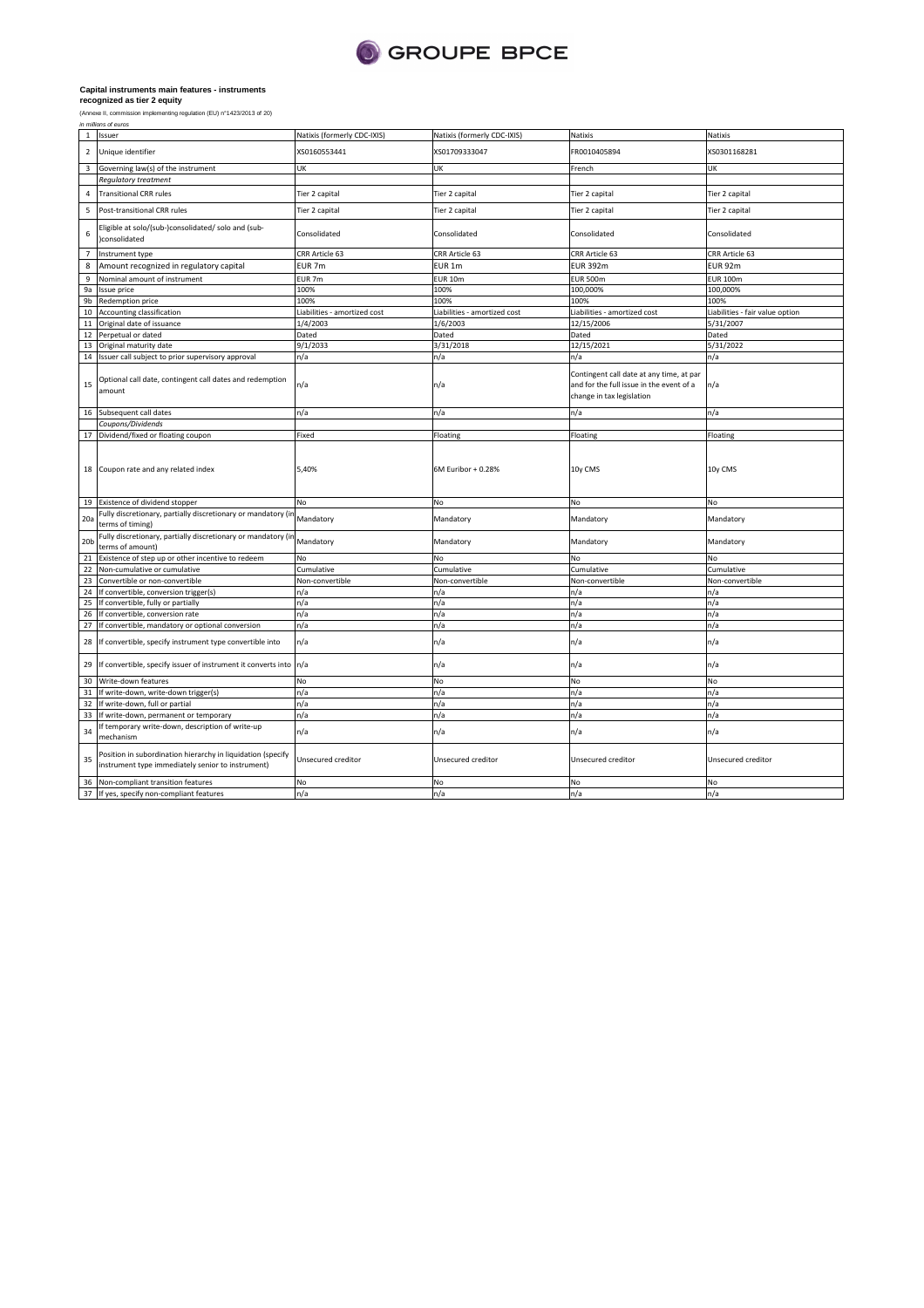

| (Annexe II, commission implementing regulation (EU) n°1423/2013 of 20) |
|------------------------------------------------------------------------|
| in millions of euros                                                   |

|                 | 1 Issuer                                                                                                         | BPCE (formerly BFBP)                                               | <b>BRED</b>                  | <b>BPCE (formerly CNCE)</b>                                        | <b>BPCE</b>                                                        |
|-----------------|------------------------------------------------------------------------------------------------------------------|--------------------------------------------------------------------|------------------------------|--------------------------------------------------------------------|--------------------------------------------------------------------|
| $\overline{2}$  | Unique identifier                                                                                                | FR0010550806                                                       | Subordinated loan contract   | FR0010712935                                                       | FR0011538222                                                       |
| 3               | Governing law(s) of the instrument                                                                               | French                                                             | French                       | French                                                             | French                                                             |
|                 | <b>Regulatory treatment</b>                                                                                      |                                                                    |                              |                                                                    |                                                                    |
| $\overline{4}$  | <b>Transitional CRR rules</b>                                                                                    | Tier 2 capital                                                     | Tier 2 capital               | Tier 2 capital                                                     | Tier 2 capital                                                     |
| 5               | Post-transitional CRR rules                                                                                      | Tier 2 capital                                                     | Tier 2 capital               | Tier 2 capital                                                     | Tier 2 capital                                                     |
| 6               | Eligible at solo/(sub-)consolidated/ solo and (sub-<br>)consolidated                                             | Consolidated                                                       | Consolidated                 | Consolidated                                                       | Consolidated                                                       |
| $\overline{7}$  | Instrument type                                                                                                  | CRR Article 63                                                     | CRR Article 63               | CRR Article 63                                                     | CRR Article 63                                                     |
| 8               | Amount recognized in regulatory capital                                                                          | EUR <sub>1m</sub>                                                  | <b>EUR 17m</b>               | <b>EUR 122m</b>                                                    | EUR 1,000m                                                         |
| 9               | Nominal amount of instrument                                                                                     | EUR 54m                                                            | <b>EUR 186m</b>              | <b>EUR 546m</b>                                                    | EUR 1,000m                                                         |
| 9a              | Issue price                                                                                                      | 100,000%                                                           | 100%                         | 100,913%                                                           | 100%                                                               |
| 9b              | Redemption price                                                                                                 | n/a                                                                | 100%                         | n/a                                                                | n/a                                                                |
| $10\,$          | Accounting classification                                                                                        | Liabilities - amortized cost                                       | Liabilities - amortized cost | Liabilities - amortized cost                                       | Liabilities - amortized cost                                       |
|                 | 11 Original date of issuance                                                                                     | 12/28/2007                                                         | 6/18/2008                    | 2/13/2009                                                          | 7/18/2013                                                          |
| 12              | Perpetual or dated                                                                                               | Dated                                                              | Dated                        | Dated                                                              | Dated                                                              |
|                 | 13 Original maturity date                                                                                        | 1/28/2018                                                          | 6/18/2018                    | 2/13/2019                                                          | 7/18/2023                                                          |
| $14\,$          | Issuer call subject to prior supervisory approval                                                                | No                                                                 | No                           | No                                                                 | No                                                                 |
| 15              | Optional call date, contingent call dates and redemption<br>amount                                               | n/a                                                                | n/a                          | n/a                                                                | n/a                                                                |
|                 | 16 Subsequent call dates                                                                                         | n/a                                                                | n/a                          | n/a                                                                | n/a                                                                |
|                 | Coupons/Dividends                                                                                                |                                                                    |                              |                                                                    |                                                                    |
|                 | 17 Dividend/fixed or floating coupon                                                                             | Fixed                                                              | Fixed                        | Fixed                                                              | Fixed                                                              |
|                 | 18 Coupon rate and any related index                                                                             | 4,600%                                                             | 6,44%                        | 5,75%                                                              | 4,63%                                                              |
|                 | 19 Existence of dividend stopper                                                                                 | No                                                                 | No                           | No                                                                 | No                                                                 |
| 20a             | Fully discretionary, partially discretionary or mandatory (ir<br>terms of timing)                                | Mandatory                                                          | Mandatory                    | Mandatory                                                          | Mandatory                                                          |
| 20 <sub>b</sub> | Fully discretionary, partially discretionary or mandatory (ir<br>terms of amount)                                | Mandatory                                                          | Mandatory                    | Mandatory                                                          | Mandatory                                                          |
| $\overline{21}$ | Existence of step up or other incentive to redeem                                                                | No                                                                 | No                           | No                                                                 | <b>No</b>                                                          |
|                 | 22 Non-cumulative or cumulative                                                                                  | Cumulative                                                         | Cumulative                   | Cumulative                                                         | Cumulative                                                         |
| 23              | Convertible or non-convertible                                                                                   | Non-convertible                                                    | Non-convertible              | Non-convertible                                                    | Non-convertible                                                    |
|                 | 24 If convertible, conversion trigger(s)                                                                         | n/a                                                                | n/a                          | n/a                                                                | n/a                                                                |
| 25              | If convertible, fully or partially                                                                               | n/a                                                                | n/a                          | n/a                                                                | n/a                                                                |
|                 | 26 If convertible, conversion rate                                                                               | n/a                                                                | n/a                          | n/a                                                                | n/a                                                                |
| 27              | If convertible, mandatory or optional conversion                                                                 | n/a                                                                | n/a                          | n/a                                                                | n/a                                                                |
| 28              | If convertible, specify instrument type convertible into                                                         | n/a                                                                | n/a                          | n/a                                                                | n/a                                                                |
| 29              | If convertible, specify issuer of instrument it converts into                                                    | n/a                                                                | n/a                          | n/a                                                                | n/a                                                                |
|                 | 30 Write-down features                                                                                           | No                                                                 | No                           | No                                                                 | No                                                                 |
| 31              | If write-down, write-down trigger(s)                                                                             | n/a                                                                | n/a                          | n/a                                                                | n/a                                                                |
|                 | 32 If write-down, full or partial                                                                                | n/a                                                                | n/a                          | n/a                                                                | n/a                                                                |
| 33              | If write-down, permanent or temporary                                                                            | n/a                                                                | n/a                          | n/a                                                                | n/a                                                                |
| 34              | If temporary write-down, description of write-up<br>mechanism                                                    | n/a                                                                | n/a                          | n/a                                                                | n/a                                                                |
| 35              | Position in subordination hierarchy in liquidation (specify<br>instrument type immediately senior to instrument) | Instrument principal subordinated to<br>unsubordinated instruments | Unsecured creditor           | Instrument principal subordinated to<br>unsubordinated instruments | Instrument principal subordinated to<br>unsubordinated instruments |
|                 | 36 Non-compliant transition features                                                                             | No                                                                 | No                           | No                                                                 | No                                                                 |
|                 | 37 If yes, specify non-compliant features                                                                        | n/a                                                                | n/a                          | n/a                                                                | n/a                                                                |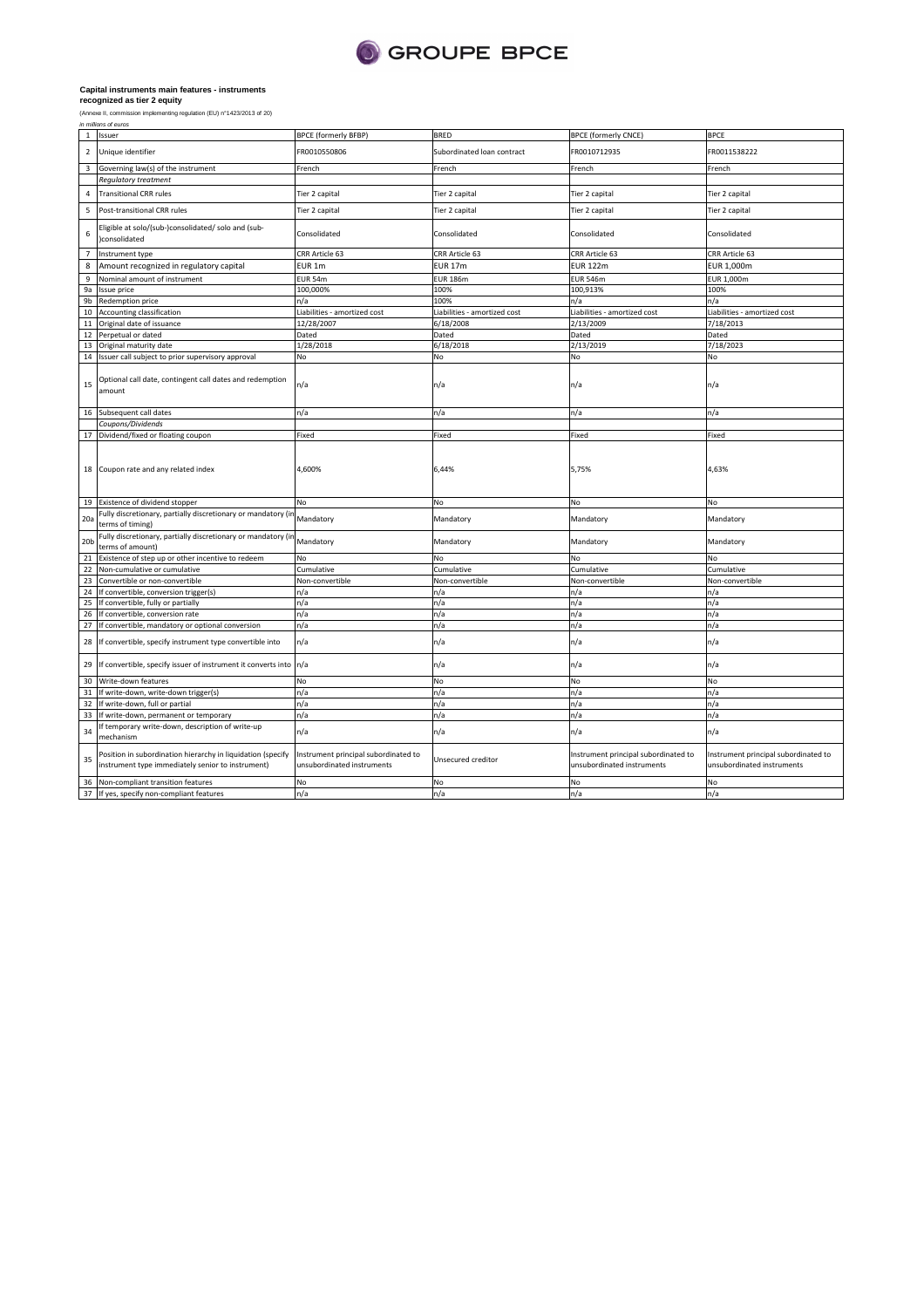

(Annexe II, commission implementing regulation (EU) n°1423/2013 of 20) in millions of euros

| $\mathbf{1}$     | Issuer                                                                                                           | <b>BPCE</b>                                                        | <b>BPCE</b>                                                        | <b>BPCE</b>                                                        | <b>BPCE</b>                                                                                                                                    |
|------------------|------------------------------------------------------------------------------------------------------------------|--------------------------------------------------------------------|--------------------------------------------------------------------|--------------------------------------------------------------------|------------------------------------------------------------------------------------------------------------------------------------------------|
| $\overline{2}$   | Unique identifier                                                                                                | 144A: US05578QAA13 / Reg S:<br>US05578UAA25                        | 144A: US05578QAB95 / Reg S:<br>JS05578UAB08                        | FR0011855287                                                       | FR0012018851                                                                                                                                   |
| 3                | Governing law(s) of the instrument                                                                               | New York State                                                     | New York State                                                     | French                                                             | French                                                                                                                                         |
|                  | Regulatory treatment                                                                                             |                                                                    |                                                                    |                                                                    |                                                                                                                                                |
| $\sqrt{4}$       | <b>Transitional CRR rules</b>                                                                                    | Tier 2 capital                                                     | Tier 2 capital                                                     | Tier 2 capital                                                     | Tier 2 capital                                                                                                                                 |
| 5                | Post-transitional CRR rules                                                                                      | Tier 2 capital                                                     | Tier 2 capital                                                     | Tier 2 capital                                                     | Tier 2 capital                                                                                                                                 |
| 6                | Eligible at solo/(sub-)consolidated/ solo and (sub-<br>)consolidated                                             | Consolidated                                                       | Consolidated                                                       | Consolidated                                                       | Consolidated                                                                                                                                   |
| $\overline{7}$   | Instrument type                                                                                                  | CRR Article 63                                                     | CRR Article 63                                                     | CRR Article 63                                                     | CRR Article 63                                                                                                                                 |
| 8                | Amount recognized in regulatory capital                                                                          | EUR 1,249m                                                         | EUR 1,249m                                                         | <b>EUR 845m</b>                                                    | EUR 1,000m                                                                                                                                     |
| $\boldsymbol{9}$ | Nominal amount of instrument                                                                                     | USD 1,500m                                                         | USD 1,500m                                                         | <b>GBP 750m</b>                                                    | EUR 1,000m                                                                                                                                     |
| 9a               | Issue price                                                                                                      | 100%                                                               | 100%                                                               | 99,715%                                                            | 100%                                                                                                                                           |
| 9b               | Redemption price                                                                                                 | n/a                                                                | n/a                                                                | n/a                                                                | n/a                                                                                                                                            |
| 10               | Accounting classification                                                                                        | Liabilities - amortized cost                                       | Liabilities - amortized cost                                       | Liabilities - amortized cost                                       | Liabilities - amortized cost                                                                                                                   |
| 11               | Original date of issuance                                                                                        | 10/22/2013                                                         | 1/21/2014                                                          | 4/16/2014                                                          | 8/7/2014                                                                                                                                       |
| 12               | Perpetual or dated                                                                                               | Dated                                                              | Dated                                                              | Dated                                                              | Dated                                                                                                                                          |
| 13               | Original maturity date                                                                                           | 10/22/2023                                                         | 7/21/2024                                                          | 4/16/2029                                                          | 8/7/2026                                                                                                                                       |
| 14               | Issuer call subject to prior supervisory approval                                                                | No                                                                 | No                                                                 | No                                                                 | Yes                                                                                                                                            |
| 15               | Optional call date, contingent call dates and redemption<br>amount                                               | n/a                                                                | n/a                                                                | n/a                                                                | 7/8/2021 at par                                                                                                                                |
| 16               | Subsequent call dates                                                                                            | n/a                                                                | n/a                                                                | n/a                                                                | n/a                                                                                                                                            |
|                  | Coupons/Dividends                                                                                                |                                                                    |                                                                    |                                                                    |                                                                                                                                                |
| 17               | Dividend/fixed or floating coupon                                                                                | Fixed                                                              | Fixed                                                              | Fixed                                                              | Fixed                                                                                                                                          |
| 18               | Coupon rate and any related index                                                                                | 5,70%                                                              | 5,150%                                                             | 5,15%                                                              | 2.75% until 7/8/2021, then fixed rate<br>determined at the call date by the sum<br>of the 5-year mid-swap EUR + 1.83% if<br>call not exercised |
| 19               | Existence of dividend stopper                                                                                    | No                                                                 | No                                                                 | No                                                                 | No                                                                                                                                             |
| 20a              | Fully discretionary, partially discretionary or mandatory (ir<br>terms of timing)                                | Mandatory                                                          | Mandatory                                                          | Mandatory                                                          | Mandatory                                                                                                                                      |
| 20 <sub>b</sub>  | Fully discretionary, partially discretionary or mandatory (ir<br>terms of amount)                                | Mandatory                                                          | Mandatory                                                          | Mandatory                                                          | Mandatory                                                                                                                                      |
| 21               | Existence of step up or other incentive to redeem                                                                | No                                                                 | No                                                                 | No                                                                 | No                                                                                                                                             |
| 22               | Non-cumulative or cumulative                                                                                     | Cumulative                                                         | Cumulative                                                         | Cumulative                                                         | Cumulative                                                                                                                                     |
| 23               | Convertible or non-convertible                                                                                   | Non-convertible                                                    | Non-convertible                                                    | Non-convertible                                                    | Non-convertible                                                                                                                                |
| 24               | If convertible, conversion trigger(s)                                                                            | n/a                                                                | n/a                                                                | n/a                                                                | n/a                                                                                                                                            |
| 25               | If convertible, fully or partially                                                                               | n/a                                                                | n/a                                                                | n/a                                                                | n/a                                                                                                                                            |
| 26               | If convertible, conversion rate                                                                                  | n/a                                                                | n/a                                                                | n/a                                                                | n/a                                                                                                                                            |
| 27               | If convertible, mandatory or optional conversion                                                                 | n/a                                                                | n/a                                                                | n/a                                                                | n/a                                                                                                                                            |
| 28               | If convertible, specify instrument type convertible into                                                         | n/a                                                                | n/a                                                                | n/a                                                                | n/a                                                                                                                                            |
| 29               | If convertible, specify issuer of instrument it converts into                                                    | n/a                                                                | n/a                                                                | n/a                                                                | n/a                                                                                                                                            |
| 30               | Write-down features                                                                                              | No                                                                 | No                                                                 | No                                                                 | <b>No</b>                                                                                                                                      |
| 31               | If write-down, write-down trigger(s)                                                                             | n/a                                                                | n/a                                                                | n/a                                                                | n/a                                                                                                                                            |
| 32               | If write-down, full or partial                                                                                   | n/a                                                                | n/a                                                                | n/a                                                                | n/a                                                                                                                                            |
| 33               | If write-down, permanent or temporary                                                                            | n/a                                                                | n/a                                                                | n/a                                                                | n/a                                                                                                                                            |
| 34               | If temporary write-down, description of write-up<br>mechanism                                                    | n/a                                                                | n/a                                                                | n/a                                                                | n/a                                                                                                                                            |
| 35               | Position in subordination hierarchy in liquidation (specify<br>instrument type immediately senior to instrument) | Instrument principal subordinated to<br>unsubordinated instruments | Instrument principal subordinated to<br>unsubordinated instruments | Instrument principal subordinated to<br>unsubordinated instruments | Instrument (principal and interest)<br>subordinated to unsubordinated<br>instruments                                                           |
| 36               | Non-compliant transition features                                                                                | No                                                                 | No                                                                 | No                                                                 | No                                                                                                                                             |
|                  | 37 If yes, specify non-compliant features                                                                        | n/a                                                                | n/a                                                                | n/a                                                                | n/a                                                                                                                                            |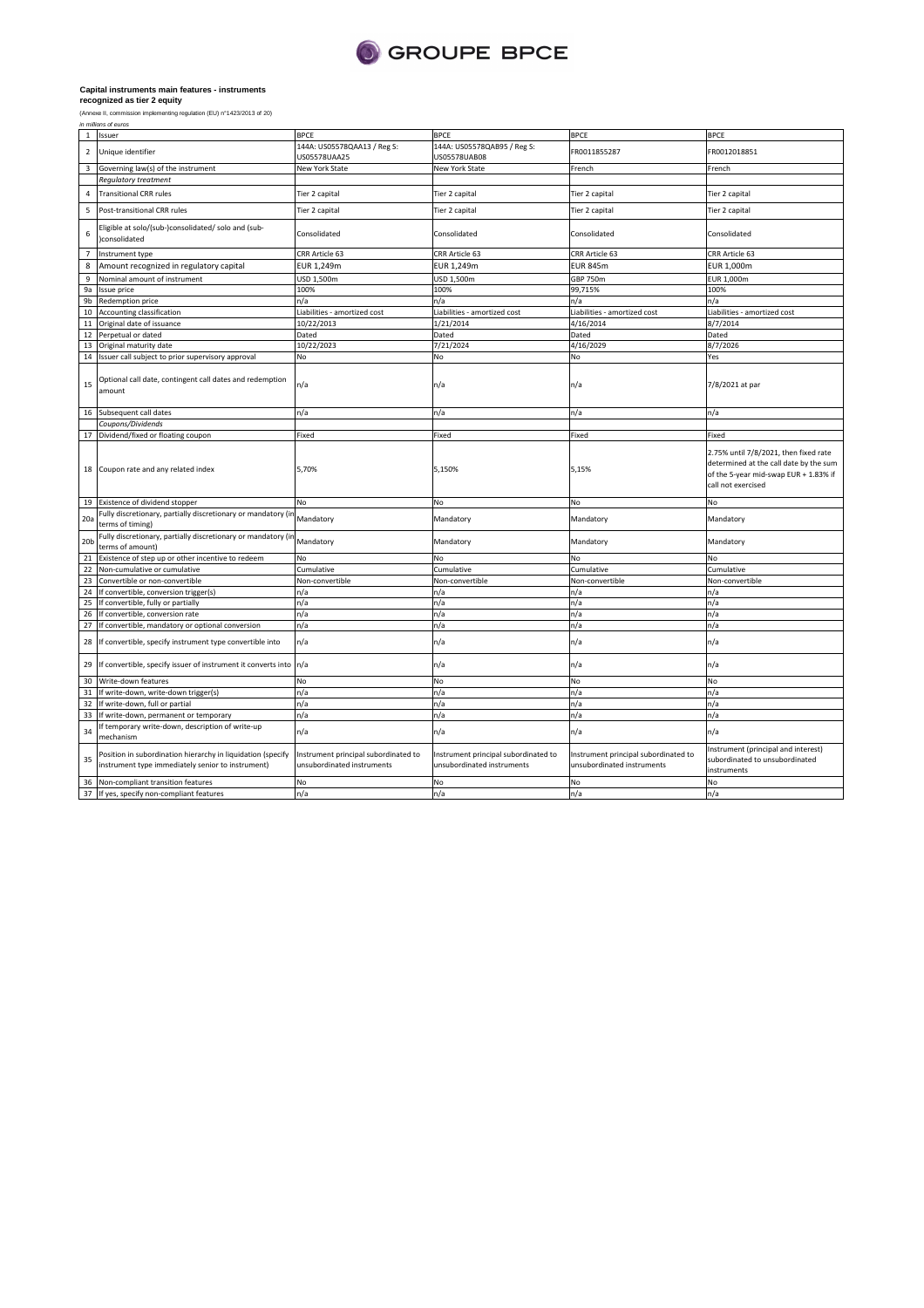

| (Annexe II, commission implementing regulation (EU |  |  |
|----------------------------------------------------|--|--|
| in millions of euros                               |  |  |

|                 | 1 Issuer                                                                                                         | <b>BPCE</b>                                                                          | <b>BPCE</b>                                                                          | <b>BPCE</b>                                                                          | <b>BPCE</b>                                                                          |
|-----------------|------------------------------------------------------------------------------------------------------------------|--------------------------------------------------------------------------------------|--------------------------------------------------------------------------------------|--------------------------------------------------------------------------------------|--------------------------------------------------------------------------------------|
| $\overline{2}$  | Unique identifier                                                                                                | 144A: US05578QAC78 / Reg S:                                                          | FR0011952621                                                                         | FR0011952647                                                                         | 144A: US05578QAD51 / Reg S:                                                          |
|                 |                                                                                                                  | US05578UAC80                                                                         |                                                                                      |                                                                                      | US05578UAD63                                                                         |
| 3               | Governing law(s) of the instrument                                                                               | <b>New York State</b>                                                                | French                                                                               | French                                                                               | <b>New York State</b>                                                                |
|                 | Regulatory treatment                                                                                             |                                                                                      |                                                                                      |                                                                                      |                                                                                      |
| $\overline{4}$  | <b>Transitional CRR rules</b>                                                                                    | Tier 2 capital                                                                       | Tier 2 capital                                                                       | Tier 2 capital                                                                       | Tier 2 capital                                                                       |
| 5               | Post-transitional CRR rules                                                                                      | Tier 2 capital                                                                       | Tier 2 capital                                                                       | Tier 2 capital                                                                       | Tier 2 capital                                                                       |
| 6               | Eligible at solo/(sub-)consolidated/ solo and (sub-<br>)consolidated                                             | Consolidated                                                                         | Consolidated                                                                         | Consolidated                                                                         | Consolidated                                                                         |
| $\overline{7}$  | Instrument type                                                                                                  | CRR Article 63                                                                       | CRR Article 63                                                                       | CRR Article 63                                                                       | CRR Article 63                                                                       |
| 8               | Amount recognized in regulatory capital                                                                          | <b>EUR 666</b>                                                                       | <b>EUR 350m</b>                                                                      | <b>EUR 525m</b>                                                                      | EUR 1,041m                                                                           |
| 9               | Nominal amount of instrument                                                                                     | USD 800m                                                                             | <b>EUR 350m</b>                                                                      | <b>EUR 525m</b>                                                                      | USD 1,250m                                                                           |
| 9a              | Issue price                                                                                                      | 99,014%                                                                              | 100,520%                                                                             | 100,000%                                                                             | 98,577%                                                                              |
| 9b              | Redemption price                                                                                                 | n/a                                                                                  | n/a                                                                                  | n/a                                                                                  | n/a                                                                                  |
| 10              | Accounting classification                                                                                        | Liabilities - amortized cost                                                         | Liabilities - amortized cost                                                         | Liabilities - amortized cost                                                         | Liabilities - amortized cost                                                         |
| 11              | Original date of issuance                                                                                        | 11/7/2014                                                                            | 7/25/2014                                                                            | 7/25/2014                                                                            | 9/15/2014                                                                            |
| 12              | Perpetual or dated                                                                                               | Dated                                                                                | Dated                                                                                | Dated                                                                                | Dated                                                                                |
| 13              | Original maturity date                                                                                           | 11/7/2024                                                                            | 6/25/2026                                                                            | 6/25/2026                                                                            | 3/15/2025                                                                            |
| 14              | Issuer call subject to prior supervisory approval                                                                | No                                                                                   | No                                                                                   | No                                                                                   | No                                                                                   |
| 15              | Optional call date, contingent call dates and redemption<br>amount                                               | n/a                                                                                  | n/a                                                                                  | n/a                                                                                  | n/a                                                                                  |
|                 | 16 Subsequent call dates                                                                                         | n/a                                                                                  | n/a                                                                                  | n/a                                                                                  | n/a                                                                                  |
|                 | Coupons/Dividends                                                                                                |                                                                                      |                                                                                      |                                                                                      |                                                                                      |
|                 | 17 Dividend/fixed or floating coupon                                                                             | Fixed                                                                                | Fixed                                                                                | Zero coupon                                                                          | Fixed                                                                                |
|                 | 18 Coupon rate and any related index                                                                             | 4,63%                                                                                | 3,85%                                                                                | Zero coupon, with redemption at<br>156.8595%                                         | 4,500%                                                                               |
| 19              | Existence of dividend stopper                                                                                    | No                                                                                   | No                                                                                   | No                                                                                   | No                                                                                   |
| 20 <sub>5</sub> | Fully discretionary, partially discretionary or mandatory (in<br>terms of timing)                                | Mandatory                                                                            | Mandatory                                                                            | Mandatory                                                                            | Mandatory                                                                            |
| 20 <sub>b</sub> | Fully discretionary, partially discretionary or mandatory (in<br>terms of amount)                                | Mandatory                                                                            | Mandatory                                                                            | Mandatory                                                                            | Mandatory                                                                            |
| 21              | Existence of step up or other incentive to redeem                                                                | No                                                                                   | No                                                                                   | No                                                                                   | No                                                                                   |
| 22              | Non-cumulative or cumulative                                                                                     | Cumulative                                                                           | Cumulative                                                                           | Cumulative                                                                           | Cumulative                                                                           |
| 23              | Convertible or non-convertible                                                                                   | Non-convertible                                                                      | Non-convertible                                                                      | Non-convertible                                                                      | Non-convertible                                                                      |
| 24              | If convertible, conversion trigger(s)                                                                            | n/a                                                                                  | n/a                                                                                  | n/a                                                                                  | n/a                                                                                  |
| 25              | If convertible, fully or partially                                                                               | n/a                                                                                  | n/a                                                                                  | n/a                                                                                  | n/a                                                                                  |
| 26              | If convertible, conversion rate                                                                                  | n/a                                                                                  | n/a                                                                                  | n/a                                                                                  | n/a                                                                                  |
| 27              | If convertible, mandatory or optional conversion                                                                 | n/a                                                                                  | n/a                                                                                  | n/a                                                                                  | n/a                                                                                  |
| 28              | If convertible, specify instrument type convertible into                                                         | n/a                                                                                  | n/a                                                                                  | n/a                                                                                  | n/a                                                                                  |
| 29              | If convertible, specify issuer of instrument it converts into n/a                                                |                                                                                      | n/a                                                                                  | n/a                                                                                  | n/a                                                                                  |
| 30              | Write-down features                                                                                              | No                                                                                   | No                                                                                   | No                                                                                   | No                                                                                   |
| 31              | If write-down, write-down trigger(s)                                                                             | n/a                                                                                  | n/a                                                                                  | n/a                                                                                  | n/a                                                                                  |
| 32              | If write-down, full or partial                                                                                   | n/a                                                                                  | n/a                                                                                  | n/a                                                                                  | n/a                                                                                  |
| 33              | If write-down, permanent or temporary                                                                            | n/a                                                                                  | n/a                                                                                  | n/a                                                                                  | n/a                                                                                  |
| 34              | If temporary write-down, description of write-up<br>mechanism                                                    | n/a                                                                                  | n/a                                                                                  | n/a                                                                                  | n/a                                                                                  |
| 35              | Position in subordination hierarchy in liquidation (specify<br>instrument type immediately senior to instrument) | Instrument (principal and interest)<br>subordinated to unsubordinated<br>instruments | Instrument (principal and interest)<br>subordinated to unsubordinated<br>instruments | Instrument (principal and interest)<br>subordinated to unsubordinated<br>instruments | Instrument (principal and interest)<br>subordinated to unsubordinated<br>instruments |
| 36              | Non-compliant transition features                                                                                | No                                                                                   | No                                                                                   | No                                                                                   | No                                                                                   |
|                 | 37 If yes, specify non-compliant features                                                                        | n/a                                                                                  | n/a                                                                                  | n/a                                                                                  | n/a                                                                                  |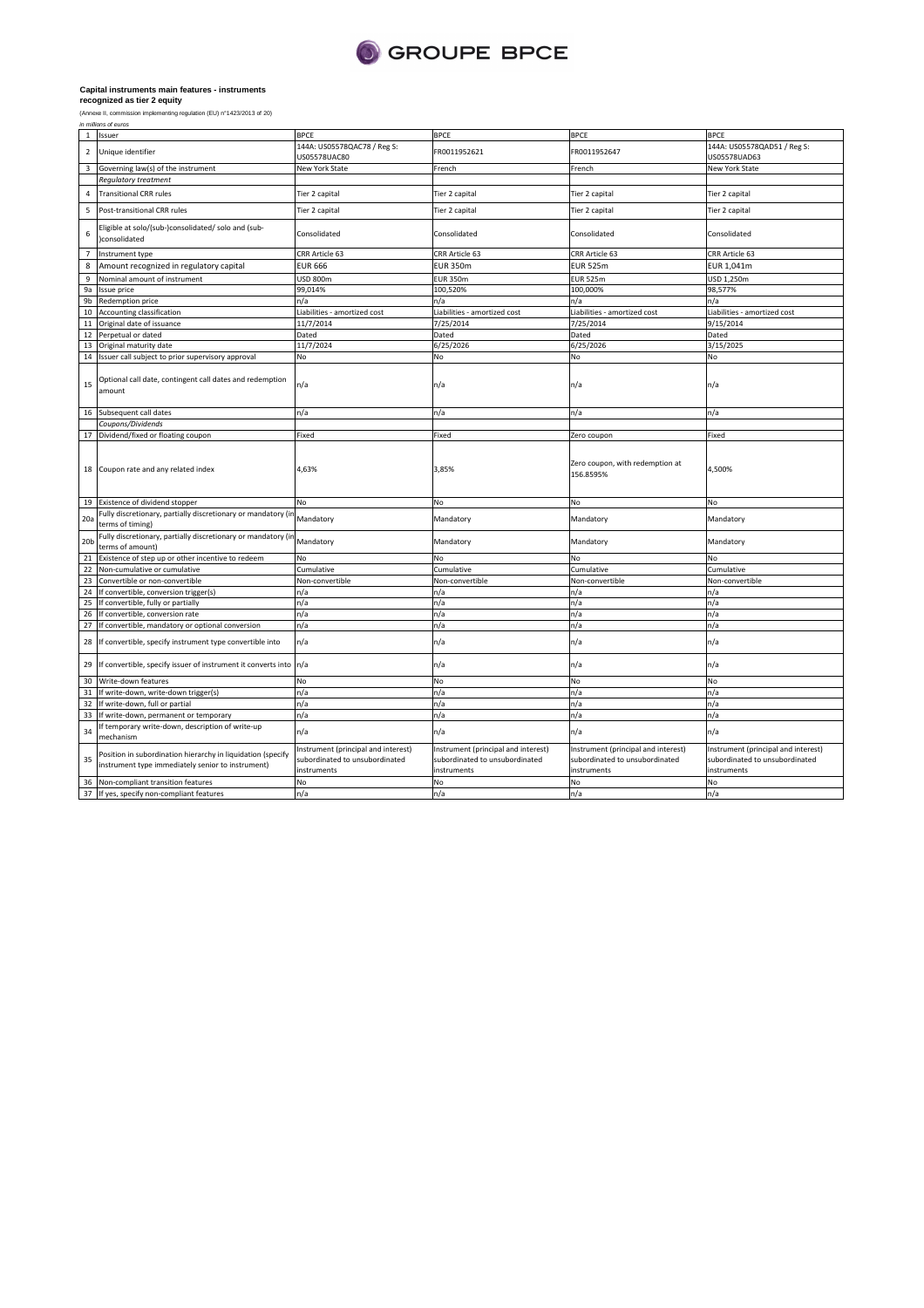

36 Non-compliant transition features 37 If yes, specify non-compliant features

instruments

|                         | recognized as tier z equity                                                                                      |                                                                                      |                                                                                      |                                                                                                                                                                                    |                                                                                      |
|-------------------------|------------------------------------------------------------------------------------------------------------------|--------------------------------------------------------------------------------------|--------------------------------------------------------------------------------------|------------------------------------------------------------------------------------------------------------------------------------------------------------------------------------|--------------------------------------------------------------------------------------|
|                         | (Annexe II, commission implementing regulation (EU) n°1423/2013 of 20)                                           |                                                                                      |                                                                                      |                                                                                                                                                                                    |                                                                                      |
|                         | in millions of euros                                                                                             |                                                                                      |                                                                                      |                                                                                                                                                                                    |                                                                                      |
| $\mathbf{1}$            | Issuer                                                                                                           | <b>BPCE</b>                                                                          | <b>BPCE</b>                                                                          | <b>BPCE</b>                                                                                                                                                                        | <b>BPCE</b>                                                                          |
| $\overline{2}$          | Unique identifier                                                                                                | FR0012174597                                                                         | JP525021AF10                                                                         | JP525021BF19                                                                                                                                                                       | JP525021CF18                                                                         |
| $\overline{\mathbf{3}}$ | Governing law(s) of the instrument                                                                               | French                                                                               | Japanese                                                                             | Japanese                                                                                                                                                                           | Japanese                                                                             |
|                         | <b>Regulatory treatment</b>                                                                                      |                                                                                      |                                                                                      |                                                                                                                                                                                    |                                                                                      |
| 4                       | <b>Transitional CRR rules</b>                                                                                    | Tier 2 capital                                                                       | Tier 2 capital                                                                       | Tier 2 capital                                                                                                                                                                     | Tier 2 capital                                                                       |
| 5                       | Post-transitional CRR rules                                                                                      | Tier 2 capital                                                                       | Tier 2 capital                                                                       | Tier 2 capital                                                                                                                                                                     | Tier 2 capital                                                                       |
| 6                       | Eligible at solo/(sub-)consolidated/ solo and (sub-<br>)consolidated                                             | Consolidated                                                                         | Consolidated                                                                         | Consolidated                                                                                                                                                                       | Consolidated                                                                         |
| $\overline{7}$          | Instrument type                                                                                                  | CRR Article 63                                                                       | CRR Article 63                                                                       | CRR Article 63                                                                                                                                                                     | CRR Article 63                                                                       |
| 8                       | Amount recognized in regulatory capital                                                                          | <b>EUR 410m</b>                                                                      | <b>EUR 201m</b>                                                                      | EUR 58m                                                                                                                                                                            | EUR 98m                                                                              |
| 9                       | Nominal amount of instrument                                                                                     | <b>EUR 410m</b>                                                                      | JPY 27,200m                                                                          | JPY 7,900m                                                                                                                                                                         | JPY 13,200m                                                                          |
| 9a                      | <b>Issue price</b>                                                                                               | 99,563%                                                                              | 100,000%                                                                             | 100%                                                                                                                                                                               | 100,000%                                                                             |
| 9b                      | Redemption price                                                                                                 | n/a                                                                                  | 100%                                                                                 | 100%                                                                                                                                                                               | 100%                                                                                 |
| 10                      | Accounting classification                                                                                        | Liabilities - amortized cost                                                         | Liabilities - amortized cost                                                         | Liabilities - amortized cost                                                                                                                                                       | Liabilities - amortized cost                                                         |
| $11\,$                  | Original date of issuance                                                                                        | 9/30/2014                                                                            | 1/30/2015                                                                            | 1/30/2015                                                                                                                                                                          | 1/30/2015                                                                            |
|                         | 12 Perpetual or dated                                                                                            | Dated                                                                                | Dated                                                                                | Dated                                                                                                                                                                              | Dated                                                                                |
|                         | 13 Original maturity date                                                                                        | 9/30/2024                                                                            | 1/30/2025                                                                            | 1/30/2025                                                                                                                                                                          | 1/30/2025                                                                            |
|                         | 14 Issuer call subject to prior supervisory approval                                                             | No                                                                                   | No                                                                                   | Yes                                                                                                                                                                                | No                                                                                   |
| 15                      | Optional call date, contingent call dates and redemption<br>amount                                               | n/a                                                                                  | n/a                                                                                  | 1/30/2020 at par                                                                                                                                                                   | n/a                                                                                  |
|                         | 16 Subsequent call dates                                                                                         | n/a                                                                                  | n/a                                                                                  | Half-yearly                                                                                                                                                                        | n/a                                                                                  |
|                         | Coupons/Dividends                                                                                                |                                                                                      |                                                                                      |                                                                                                                                                                                    |                                                                                      |
|                         | 17 Dividend/fixed or floating coupon                                                                             | Fixed                                                                                | Fixed                                                                                | Fixed then floating                                                                                                                                                                | Floating                                                                             |
|                         | 18 Coupon rate and any related index                                                                             | 2,875%                                                                               | 2.047%                                                                               | 1.943% until 1/30/2020, then fixed rate<br>determined at the call date by the sum<br>of the JPY 6M Libor (ICE Bencmark<br>Administration Limited) + 1.69% if call<br>not exercised | JPY 3M Libor (ICE Benchmark<br>Administration Limited) + 1.61%                       |
| 19                      | Existence of dividend stopper                                                                                    | No                                                                                   | No                                                                                   | No                                                                                                                                                                                 | No                                                                                   |
| 20a                     | Fully discretionary, partially discretionary or mandatory (in<br>terms of timing)                                | Mandatory                                                                            | Mandatory                                                                            | Mandatory                                                                                                                                                                          | Mandatory                                                                            |
| 20 <sub>b</sub>         | Fully discretionary, partially discretionary or mandatory (ir<br>terms of amount)                                | Mandatory                                                                            | Mandatory                                                                            | Mandatory                                                                                                                                                                          | Mandatory                                                                            |
| 21                      | Existence of step up or other incentive to redeem                                                                | No                                                                                   | No                                                                                   | No                                                                                                                                                                                 | No                                                                                   |
| 22                      | Non-cumulative or cumulative                                                                                     | Cumulative                                                                           | Cumulative                                                                           | Cumulative                                                                                                                                                                         | Cumulative                                                                           |
| 23                      | Convertible or non-convertible                                                                                   | Non-convertible                                                                      | Non-convertible                                                                      | Non-convertible                                                                                                                                                                    | Non-convertible                                                                      |
| 24                      | If convertible, conversion trigger(s)                                                                            | n/a                                                                                  | n/a                                                                                  | n/a                                                                                                                                                                                | n/a                                                                                  |
|                         | 25 If convertible, fully or partially                                                                            | n/a                                                                                  | n/a                                                                                  | n/a                                                                                                                                                                                | n/a                                                                                  |
| 26                      | If convertible, conversion rate                                                                                  |                                                                                      |                                                                                      | n/a                                                                                                                                                                                | n/a                                                                                  |
| 27                      | If convertible, mandatory or optional conversion                                                                 | n/a                                                                                  | n/a                                                                                  | n/a                                                                                                                                                                                | n/a                                                                                  |
| 28                      | If convertible, specify instrument type convertible into                                                         | n/a<br>n/a                                                                           | n/a<br>n/a                                                                           | n/a                                                                                                                                                                                | n/a                                                                                  |
|                         |                                                                                                                  |                                                                                      |                                                                                      |                                                                                                                                                                                    |                                                                                      |
| 29                      | If convertible, specify issuer of instrument it converts into                                                    | n/a                                                                                  | n/a                                                                                  | n/a                                                                                                                                                                                | n/a                                                                                  |
| 30                      | Write-down features                                                                                              | No                                                                                   | No                                                                                   | No                                                                                                                                                                                 | No                                                                                   |
|                         | 31 If write-down, write-down trigger(s)                                                                          | n/a                                                                                  | n/a                                                                                  | n/a                                                                                                                                                                                | n/a                                                                                  |
| 32                      | If write-down, full or partial                                                                                   | n/a                                                                                  | n/a                                                                                  | n/a                                                                                                                                                                                | n/a                                                                                  |
| 33                      | If write-down, permanent or temporary                                                                            | n/a                                                                                  | n/a                                                                                  | n/a                                                                                                                                                                                | n/a                                                                                  |
| 34                      | If temporary write-down, description of write-up<br>mechanism                                                    | n/a                                                                                  | n/a                                                                                  | n/a                                                                                                                                                                                | n/a                                                                                  |
| 35                      | Position in subordination hierarchy in liquidation (specify<br>instrument type immediately senior to instrument) | Instrument (principal and interest)<br>subordinated to unsubordinated<br>instruments | Instrument (principal and interest)<br>subordinated to unsubordinated<br>instrumants | Instrument (principal and interest)<br>subordinated to unsubordinated<br>inctrumante                                                                                               | Instrument (principal and interest)<br>subordinated to unsubordinated<br>instruments |

**instruments** 

No No No No n/a n/a n/a n/a

instruments

instruments<br>No<br>n/a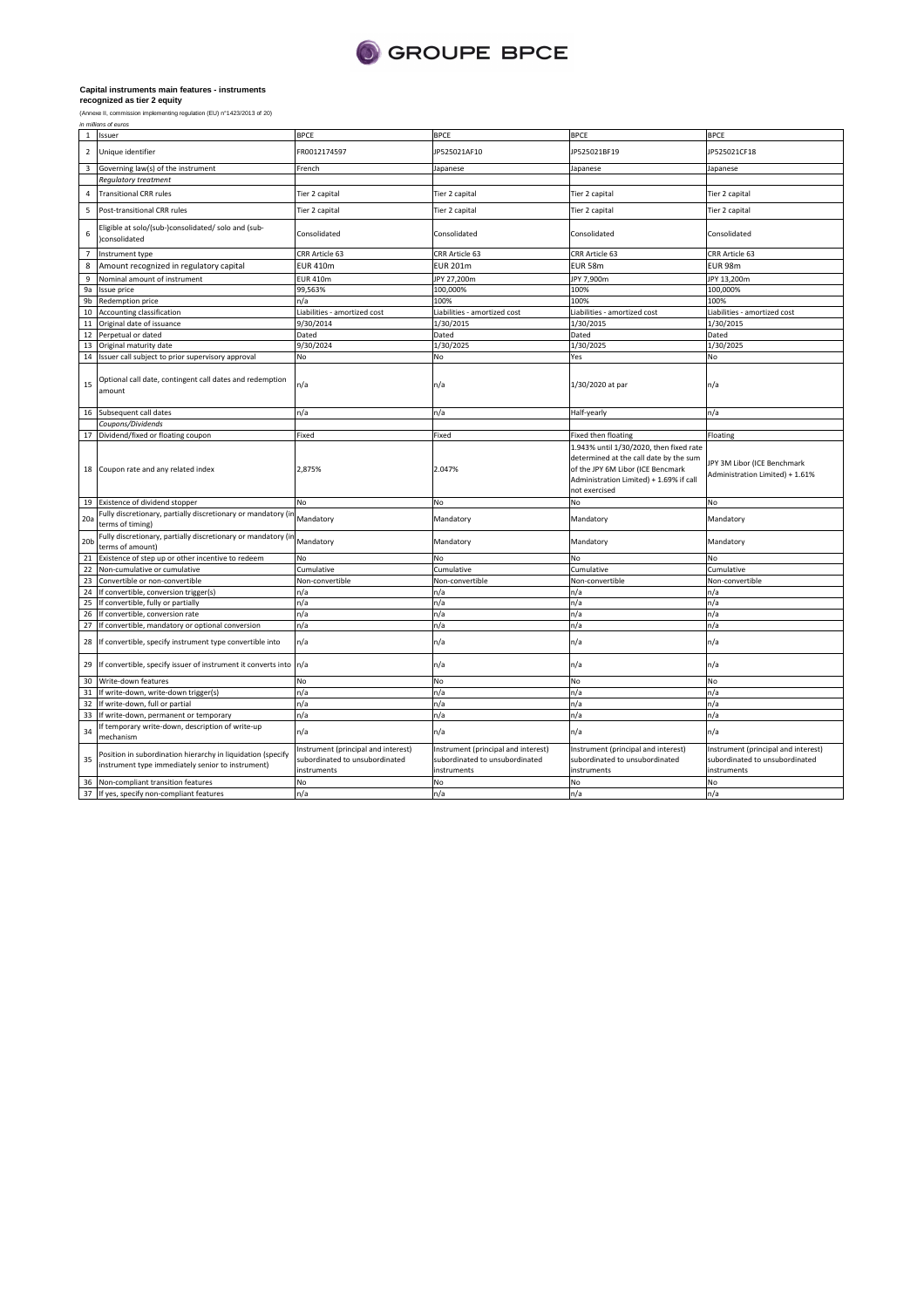

34 If temporary write-down, description of write-up mechanism

36 Non-compliant transition features 37 If yes, specify non-compliant features

Position in subordination hierarchy in liquidation (specify instrument type immediately senior to instrument)

35

|                 | recognized as tier 2 equity                                                       |                              |                                              |                              |                                                                                                        |  |  |  |  |
|-----------------|-----------------------------------------------------------------------------------|------------------------------|----------------------------------------------|------------------------------|--------------------------------------------------------------------------------------------------------|--|--|--|--|
|                 | (Annexe II, commission implementing regulation (EU) n°1423/2013 of 20)            |                              |                                              |                              |                                                                                                        |  |  |  |  |
|                 | in millions of euros                                                              |                              |                                              |                              |                                                                                                        |  |  |  |  |
|                 | 1 Issuer                                                                          | <b>BPCE</b>                  | <b>BPCE</b>                                  | <b>BPCE</b>                  | <b>BPCE</b>                                                                                            |  |  |  |  |
|                 | 2 Unique identifier                                                               | FR0012401636                 | FR0012401669                                 | FR0012633345                 | FR0012637379                                                                                           |  |  |  |  |
|                 | 3 Governing law(s) of the instrument                                              | French                       | French                                       | French                       | French                                                                                                 |  |  |  |  |
|                 | <b>Regulatory treatment</b>                                                       |                              |                                              |                              |                                                                                                        |  |  |  |  |
| 4               | <b>Transitional CRR rules</b>                                                     | Tier 2 capital               | Tier 2 capital                               | Tier 2 capital               | Tier 2 capital                                                                                         |  |  |  |  |
| 5               | Post-transitional CRR rules                                                       | Tier 2 capital               | Tier 2 capital                               | Tier 2 capital               | Tier 2 capital                                                                                         |  |  |  |  |
| 6               | Eligible at solo/(sub-)consolidated/ solo and (sub-<br>)consolidated              | Consolidated                 | Consolidated                                 | Consolidated                 | Consolidated                                                                                           |  |  |  |  |
| $\overline{7}$  | Instrument type                                                                   | CRR Article 63               | CRR Article 63                               | CRR Article 63               | CRR Article 63                                                                                         |  |  |  |  |
| 8               | Amount recognized in regulatory capital                                           | <b>EUR 240m</b>              | <b>EUR 371m</b>                              | <b>EUR 375m</b>              | <b>EUR 94m</b>                                                                                         |  |  |  |  |
| 9               | Nominal amount of instrument                                                      | <b>EUR 240m</b>              | <b>EUR 371m</b>                              | <b>EUR 375m</b>              | <b>CNY 750m</b>                                                                                        |  |  |  |  |
| 9a              | Issue price                                                                       | 100,354%                     | 100%                                         | 99%                          | 100%                                                                                                   |  |  |  |  |
|                 | 9b Redemption price                                                               | 100%                         | 100% + prime                                 | 100%                         | 100%                                                                                                   |  |  |  |  |
| 10              | Accounting classification                                                         | Liabilities - amortized cost | Liabilities - amortized cost                 | Liabilities - amortized cost | Liabilities - amortized cost                                                                           |  |  |  |  |
|                 | 11 Original date of issuance                                                      | 2/17/2015                    | 2/17/2015                                    | 3/24/2015                    | 3/26/2015                                                                                              |  |  |  |  |
|                 | 12 Perpetual or dated                                                             | Dated                        | Dated                                        | Dated                        | Dated                                                                                                  |  |  |  |  |
|                 | 13 Original maturity date                                                         | 2/17/2025                    | 2/17/2025                                    | 03/12/2025                   | 3/26/2025                                                                                              |  |  |  |  |
|                 | 14 Issuer call subject to prior supervisory approval                              | No                           | No                                           | No                           | Yes                                                                                                    |  |  |  |  |
| 15              | Optional call date, contingent call dates and redemption<br>amount                | n/a                          | n/a                                          | n/a                          | 3/26/2020 at par                                                                                       |  |  |  |  |
|                 | 16 Subsequent call dates                                                          | n/a                          | n/a                                          | n/a                          | No                                                                                                     |  |  |  |  |
|                 | Coupons/Dividends                                                                 |                              |                                              |                              |                                                                                                        |  |  |  |  |
|                 | 17 Dividend/fixed or floating coupon                                              | Fixed                        | Zero coupon                                  | Fixed                        | Fixed then floating                                                                                    |  |  |  |  |
|                 | 18 Coupon rate and any related index                                              | 3,100%                       | Zero coupon, with redemption at<br>144.2461% | 2,250%                       | 5.75% per year until March 20, 2020<br>(exclusive) From March 26, 2020, CNH 1-<br>year Hibor + 1.2466% |  |  |  |  |
|                 |                                                                                   |                              |                                              |                              |                                                                                                        |  |  |  |  |
|                 | 19 Existence of dividend stopper                                                  | No                           | No                                           | No                           | No                                                                                                     |  |  |  |  |
| 20a             | Fully discretionary, partially discretionary or mandatory (in<br>terms of timing) | Mandatory                    | Mandatory                                    | Mandatory                    | Mandatory                                                                                              |  |  |  |  |
| 20 <sub>b</sub> | Fully discretionary, partially discretionary or mandatory (<br>terms of amount)   | Mandatory                    | Mandatory                                    | Mandatory                    | Mandatory                                                                                              |  |  |  |  |
|                 | Existence of step up or other incentive to redeem                                 | No                           | No                                           | No                           | No                                                                                                     |  |  |  |  |
|                 | Non-cumulative or cumulative                                                      | Cumulative                   | Cumulative                                   | Cumulative                   | Cumulative                                                                                             |  |  |  |  |
|                 | Convertible or non-convertible                                                    | Non-convertible              | Non-convertible                              | Non-convertible              | Non-convertible                                                                                        |  |  |  |  |
|                 | 24 If convertible, conversion trigger(s)                                          | n/a                          | n/a                                          | n/a                          | n/a                                                                                                    |  |  |  |  |
|                 | 25 If convertible, fully or partially                                             | n/a                          | n/a                                          | n/a                          | n/a                                                                                                    |  |  |  |  |
| 26              | If convertible, conversion rate                                                   | n/a                          | n/a                                          | n/a                          | n/a                                                                                                    |  |  |  |  |
| 27              | If convertible, mandatory or optional conversion                                  | n/a                          | n/a                                          | n/a                          | n/a                                                                                                    |  |  |  |  |
|                 | 28 If convertible, specify instrument type convertible into                       | n/a                          | n/a                                          | n/a                          | n/a                                                                                                    |  |  |  |  |
| 21<br>22<br>23  | 29 If convertible, specify issuer of instrument it converts into n/a              |                              | n/a                                          | n/a                          | n/a                                                                                                    |  |  |  |  |
|                 | 30 Write-down features                                                            | No                           | No                                           | No                           | No                                                                                                     |  |  |  |  |
|                 | 31 If write-down, write-down trigger(s)                                           | n/a                          | n/a                                          | n/a                          | n/a                                                                                                    |  |  |  |  |
|                 | 32 If write-down, full or partial                                                 | n/a                          | n/a                                          | n/a                          | n/a                                                                                                    |  |  |  |  |

n/a n/a n/a n/a n/a n/a n/a n/a Unsecured creditor Unsecured creditor Senior debt Senior debt No No No No n/a n/a n/a n/a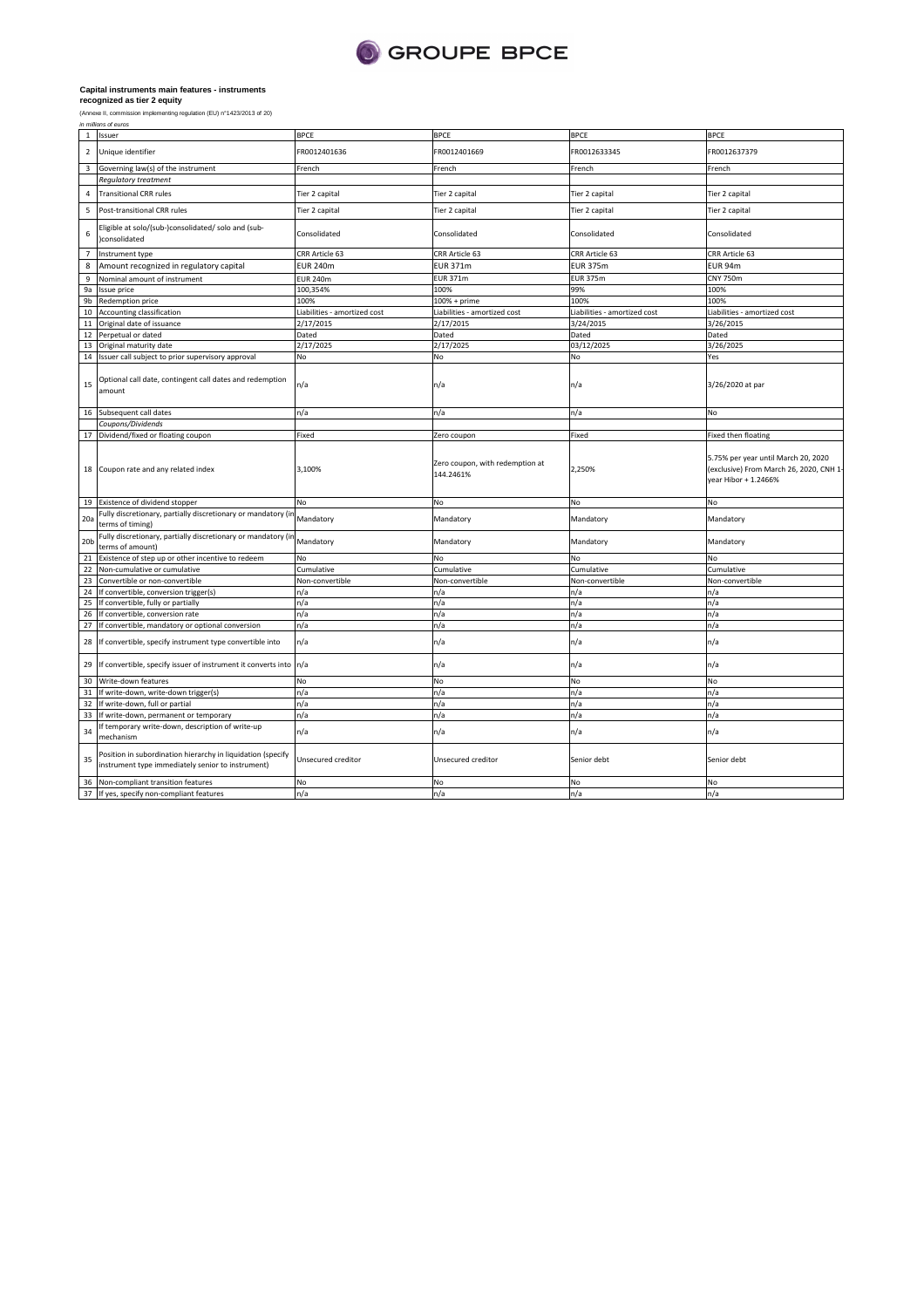

FR0012674935 FR0012698108 FR0012758159 FR0012799187

# **Capital instruments main features - instruments recognized as tier 2 equity**

|                | in millions of euros                                                       |                |                |                |             |
|----------------|----------------------------------------------------------------------------|----------------|----------------|----------------|-------------|
|                | <b>Issuer</b>                                                              | <b>BPCE</b>    | <b>BPCE</b>    | <b>BPCE</b>    | <b>BPCE</b> |
|                | Unique identifier                                                          | FR0012674935   | FR0012698108   | FR0012758159   | FR0012      |
| $\overline{3}$ | Governing law(s) of the instrument                                         | French         | French         | French         | French      |
|                | <b>Requiatory treatment</b>                                                |                |                |                |             |
|                | <b>Transitional CRR rules</b>                                              | Tier 2 capital | Tier 2 capital | Tier 2 capital | Tier 2 o    |
|                | Post-transitional CRR rules                                                | Tier 2 capital | Tier 2 capital | Tier 2 capital | Tier 2 o    |
| 6              | Eligible at solo/(sub-)consolidated/ solo and (sub-<br><b>consolidated</b> | Consolidated   | Consolidated   | Consolidated   | Consol      |
|                | Instrument type                                                            | CRR Article 63 | CRR Article 63 | CRR Article 63 | CRR Ar      |
|                |                                                                            |                |                |                |             |

| 4                | <b>Transitional CRR rules</b>                                                                                    | Tier 2 capital               | Tier 2 capital               | Tier 2 capital               | Tier 2 capital                                                                                                                  |
|------------------|------------------------------------------------------------------------------------------------------------------|------------------------------|------------------------------|------------------------------|---------------------------------------------------------------------------------------------------------------------------------|
| 5                | Post-transitional CRR rules                                                                                      | Tier 2 capital               | Tier 2 capital               | Tier 2 capital               | Tier 2 capital                                                                                                                  |
| 6                | Eligible at solo/(sub-)consolidated/ solo and (sub-<br>)consolidated                                             | Consolidated                 | Consolidated                 | Consolidated                 | Consolidated                                                                                                                    |
| $\overline{7}$   | Instrument type                                                                                                  | CRR Article 63               | CRR Article 63               | CRR Article 63               | CRR Article 63                                                                                                                  |
| 8                | Amount recognized in regulatory capital                                                                          | <b>EUR 225m</b>              | <b>EUR 108m</b>              | <b>EUR 108m</b>              | <b>EUR 93m</b>                                                                                                                  |
| $\boldsymbol{9}$ | Nominal amount of instrument                                                                                     | <b>USD 270m</b>              | USD 130m                     | USD 130m                     | <b>SGD 150m</b>                                                                                                                 |
| 9a               | Issue price                                                                                                      | 98,353%                      | 98,081% and 97,767%          | 100,000%                     | 100,0000%                                                                                                                       |
| 9b               | Redemption price                                                                                                 | 100%                         | 100%                         | 100%                         | 100%                                                                                                                            |
| 10               | Accounting classification                                                                                        | Liabilities - amortized cost | Liabilities - amortized cost | Liabilities - amortized cost | Liabilities - amortized cost                                                                                                    |
| 11               | Original date of issuance                                                                                        | 4/17/2015                    | 4/29/2015                    | 06/01/2015                   | 6/23/2015                                                                                                                       |
| 12               | Perpetual or dated                                                                                               | Dated                        | Dated                        | Dated                        | Dated                                                                                                                           |
| 13               | Original maturity date                                                                                           | 4/17/2035                    | 4/17/2035                    | 06/01/2045                   | 12/17/2025                                                                                                                      |
| 14               | Issuer call subject to prior supervisory approval                                                                | No                           | No                           | No                           | Yes                                                                                                                             |
| 15               | Optional call date, contingent call dates and redemption<br>amount                                               | n/a                          | n/a                          | n/a                          | 12/17/2020 at par                                                                                                               |
| 16               | Subsequent call dates                                                                                            | n/a                          | n/a                          | n/a                          | No                                                                                                                              |
|                  | Coupons/Dividends                                                                                                |                              |                              |                              |                                                                                                                                 |
| 17               | Dividend/fixed or floating coupon                                                                                | Fixed                        | Fixed                        | Fixed                        | Fixed then floating                                                                                                             |
| 18               | Coupon rate and any related index                                                                                | 4,625%                       | 4.625%                       | 5,350%                       | 4.45% per year until December 17, 2020<br>(exclusive) From December 17, 2020,<br>SGD 5-year Swap Offer Rate + 2.16% per<br>year |
| 19               | Existence of dividend stopper                                                                                    | No                           | No                           | No                           | No                                                                                                                              |
| 20a              | Fully discretionary, partially discretionary or mandatory (in<br>terms of timing)                                | Mandatory                    | Mandatory                    | Mandatory                    | Mandatory                                                                                                                       |
| 20 <sub>b</sub>  | Fully discretionary, partially discretionary or mandatory (in<br>terms of amount)                                | Mandatory                    | Mandatory                    | Mandatory                    | Mandatory                                                                                                                       |
| 21               | Existence of step up or other incentive to redeem                                                                | No                           | No                           | No                           | No                                                                                                                              |
| 22               | Non-cumulative or cumulative                                                                                     | Cumulative                   | Cumulative                   | Cumulative                   | Cumulative                                                                                                                      |
| 23               | Convertible or non-convertible                                                                                   | Non-convertible              | Non-convertible              | Non-convertible              | Non-convertible                                                                                                                 |
| 24               | If convertible, conversion trigger(s)                                                                            | n/a                          | n/a                          | n/a                          | n/a                                                                                                                             |
| 25               | If convertible, fully or partially                                                                               | n/a                          | n/a                          | n/a                          | n/a                                                                                                                             |
| 26               | If convertible, conversion rate                                                                                  | n/a                          | n/a                          | n/a                          | n/a                                                                                                                             |
| 27               | If convertible, mandatory or optional conversion                                                                 | n/a                          | n/a                          | n/a                          | n/a                                                                                                                             |
| 28               | If convertible, specify instrument type convertible into                                                         | n/a                          | n/a                          | n/a                          | n/a                                                                                                                             |
| 29               | If convertible, specify issuer of instrument it converts into                                                    | n/a                          | n/a                          | n/a                          | n/a                                                                                                                             |
| 30               | Write-down features                                                                                              | No                           | No                           | No                           | No                                                                                                                              |
| 31               | If write-down, write-down trigger(s)                                                                             | n/a                          | n/a                          | n/a                          | n/a                                                                                                                             |
| 32               | If write-down, full or partial                                                                                   | n/a                          | n/a                          | n/a                          | n/a                                                                                                                             |
| 33               | If write-down, permanent or temporary                                                                            | n/a                          | n/a                          | n/a                          | n/a                                                                                                                             |
| 34               | If temporary write-down, description of write-up<br>mechanism                                                    | n/a                          | n/a                          | n/a                          | n/a                                                                                                                             |
| 35               | Position in subordination hierarchy in liquidation (specify<br>instrument type immediately senior to instrument) | Senior debt                  | Senior debt                  | Senior debt                  | Senior debt                                                                                                                     |
| 36               | Non-compliant transition features                                                                                | No                           | No                           | No                           | No                                                                                                                              |
|                  | 37 If yes, specify non-compliant features                                                                        | n/a                          | n/a                          | n/a                          | n/a                                                                                                                             |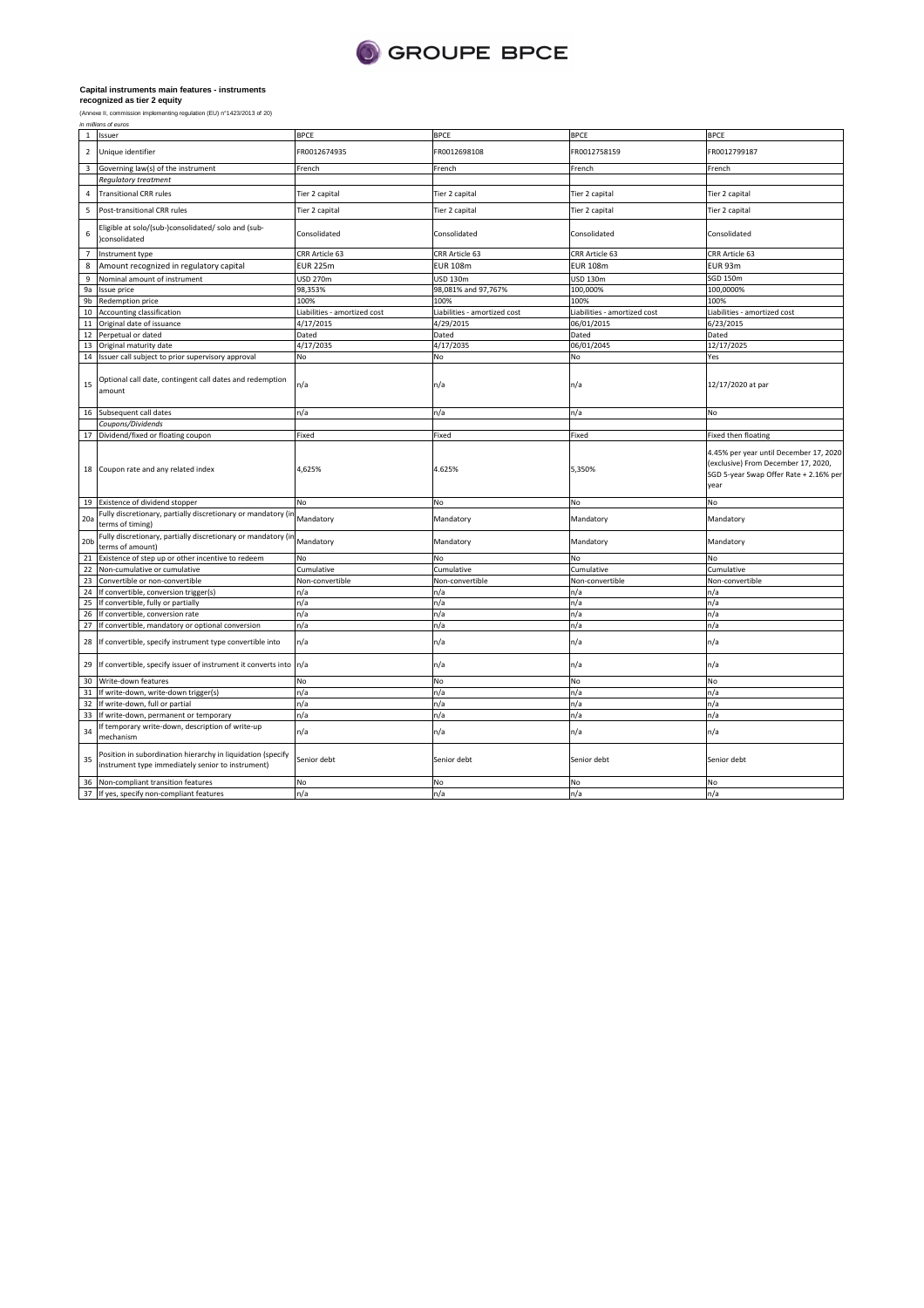

|                 | in millions of euros                                                                                             |                              |                                                                                                                     |                                                                                 |                              |
|-----------------|------------------------------------------------------------------------------------------------------------------|------------------------------|---------------------------------------------------------------------------------------------------------------------|---------------------------------------------------------------------------------|------------------------------|
| $\mathbf{1}$    | Issuer                                                                                                           | <b>BPCE</b>                  | BPCE                                                                                                                | <b>BPCE</b>                                                                     | <b>BPCE</b>                  |
| $\overline{2}$  | Unique identifier                                                                                                | FR0012971059                 | AU3CB0233526                                                                                                        | FR0013063385                                                                    | JP525021BFC9                 |
| 3               | Governing law(s) of the instrument                                                                               | French                       | Australian                                                                                                          | French                                                                          | Japanese                     |
|                 | <b>Regulatory treatment</b>                                                                                      |                              |                                                                                                                     |                                                                                 |                              |
| $\overline{4}$  | <b>Transitional CRR rules</b>                                                                                    | Tier 2 capital               | Tier 2 capital                                                                                                      | Tier 2 capital                                                                  | Tier 2 capital               |
| 5               | Post-transitional CRR rules                                                                                      | Tier 2 capital               | Tier 2 capital                                                                                                      | Tier 2 capital                                                                  | Tier 2 capital               |
| 6               | Eligible at solo/(sub-)consolidated/ solo and (sub-<br>)consolidated                                             | Consolidated                 | Consolidated                                                                                                        | Consolidated                                                                    | Consolidated                 |
| $\overline{7}$  | Instrument type                                                                                                  | CRR Article 63               | CRR Article 63                                                                                                      | CRR Article 63                                                                  | CRR Article 63               |
| 8               | Amount recognized in regulatory capital                                                                          | EUR 43m                      | <b>EUR 114m</b>                                                                                                     | <b>EUR 750m</b>                                                                 | <b>EUR 186m</b>              |
| 9               | Nominal amount of instrument                                                                                     | CHF 50m                      | AUD 175m                                                                                                            | <b>EUR 750m</b>                                                                 | JPY 25,100m                  |
|                 | 9a Issue price                                                                                                   | 100,0000%                    | 99,5360%                                                                                                            | 100%                                                                            | 100%                         |
| 9b              | Redemption price                                                                                                 | 100%                         | 100%                                                                                                                | 100%                                                                            | 100%                         |
|                 | 10 Accounting classification                                                                                     | Liabilities - amortized cost | Liabilities - amortized cost                                                                                        | Liabilities - amortized cost                                                    | Liabilities - amortized cost |
| 11              | Original date of issuance                                                                                        | 9/29/2015                    | 10/27/2015                                                                                                          | 11/30/2015                                                                      | 12/11/2015                   |
|                 | 12 Perpetual or dated                                                                                            | Dated                        | Dated                                                                                                               | Dated                                                                           | Dated                        |
|                 |                                                                                                                  |                              |                                                                                                                     |                                                                                 |                              |
|                 | 13 Original maturity date                                                                                        | 9/29/2025                    | 10/27/2025                                                                                                          | 11/30/2027                                                                      | 12/11/2025                   |
|                 | 14 Issuer call subject to prior supervisory approval                                                             | No                           | Yes                                                                                                                 | Yes                                                                             | No                           |
| 15              | Optional call date, contingent call dates and redemption<br>amount                                               | n/a                          | 10/27/2025 at par                                                                                                   | 11/30/2022 at par                                                               | n/a                          |
|                 | 16 Subsequent call dates                                                                                         | n/a                          | No                                                                                                                  | No                                                                              | n/a                          |
|                 | Coupons/Dividends                                                                                                |                              |                                                                                                                     |                                                                                 |                              |
|                 | 17 Dividend/fixed or floating coupon                                                                             | Fixed                        | Fixed then floating                                                                                                 | Fixed then floating                                                             | Fixed                        |
|                 | 18 Coupon rate and any related index                                                                             | 1,930%                       | 5.40% per year until october 27, 2020.<br>As of October 27, 2020, AUD semi<br>quarterly mid swap rate 5 ans + 3.20% | 2.75% per year until november 30,<br>2022 then rate € Mid-Swap 5 ans +<br>2.37% | 2,260%                       |
|                 | 19 Existence of dividend stopper                                                                                 | No                           | No                                                                                                                  | No                                                                              | No                           |
| 20a             | Fully discretionary, partially discretionary or mandatory (ir<br>terms of timing)                                | Mandatory                    | Mandatory                                                                                                           | Mandatory                                                                       | Mandatory                    |
| 20 <sub>b</sub> | Fully discretionary, partially discretionary or mandatory (in<br>terms of amount)                                | Mandatory                    | Mandatory                                                                                                           | Mandatory                                                                       | Mandatory                    |
| 21              | Existence of step up or other incentive to redeem                                                                | <b>No</b>                    | No                                                                                                                  | No                                                                              | No                           |
|                 | 22 Non-cumulative or cumulative                                                                                  | Cumulative                   | Cumulative                                                                                                          | Cumulative                                                                      | Cumulative                   |
| 23              | Convertible or non-convertible                                                                                   | Non-convertible              | Non-convertible                                                                                                     | Non-convertible                                                                 | Non-convertible              |
|                 | 24 If convertible, conversion trigger(s)                                                                         | n/a                          | n/a                                                                                                                 | n/a                                                                             | n/a                          |
| 25              | If convertible, fully or partially                                                                               | n/a                          | n/a                                                                                                                 | n/a                                                                             | n/a                          |
|                 | 26 If convertible, conversion rate                                                                               | n/a                          | n/a                                                                                                                 | n/a                                                                             | n/a                          |
| 27              | If convertible, mandatory or optional conversion                                                                 | n/a                          | n/a                                                                                                                 | n/a                                                                             | n/a                          |
| 28              | If convertible, specify instrument type convertible into                                                         | n/a                          | n/a                                                                                                                 | n/a                                                                             | n/a                          |
|                 | 29 If convertible, specify issuer of instrument it converts into n/a                                             |                              | n/a                                                                                                                 | n/a                                                                             | n/a                          |
| 30              | Write-down features                                                                                              | No                           | No                                                                                                                  | No                                                                              | No                           |
|                 | 31 If write-down, write-down trigger(s)                                                                          | n/a                          | n/a                                                                                                                 | n/a                                                                             | n/a                          |
|                 | 32 If write-down, full or partial                                                                                | n/a                          | n/a                                                                                                                 | n/a                                                                             | n/a                          |
| 33              | If write-down, permanent or temporary                                                                            | n/a                          | n/a                                                                                                                 | n/a                                                                             | n/a                          |
| 34              | If temporary write-down, description of write-up<br>mechanism                                                    | n/a                          | n/a                                                                                                                 | n/a                                                                             | n/a                          |
| 35              | Position in subordination hierarchy in liquidation (specify<br>instrument type immediately senior to instrument) | Senior debt                  | Senior debt                                                                                                         | Senior debt                                                                     | Senior debt                  |
|                 | 36 Non-compliant transition features                                                                             | <b>No</b>                    | No                                                                                                                  | No<br>n/a                                                                       | No                           |
|                 | 37 If yes, specify non-compliant features                                                                        | n/a                          |                                                                                                                     |                                                                                 | n/a                          |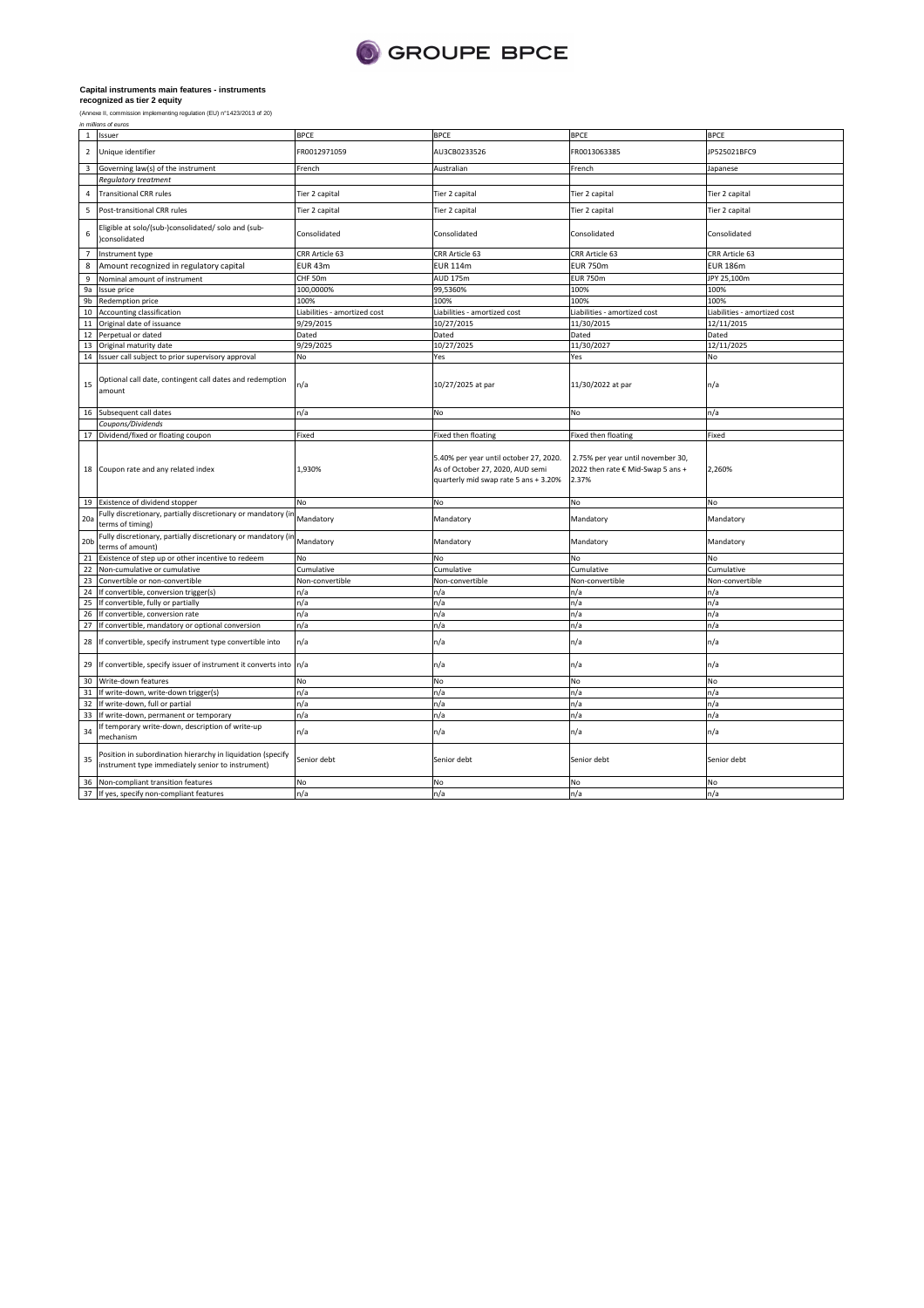

on (EU) n°1423/2013 of 20)

| (Annexe II, commission implementing regulation ( |  |
|--------------------------------------------------|--|
| in millions of euros                             |  |

|                 | 1 Issuer                                                                                                         | <b>BPCE</b>                                                           | <b>BPCE</b>                  | <b>BPCE</b>                                                             | <b>BPCE</b>                  |
|-----------------|------------------------------------------------------------------------------------------------------------------|-----------------------------------------------------------------------|------------------------------|-------------------------------------------------------------------------|------------------------------|
| $\overline{2}$  | Unique identifier                                                                                                | JP525021DFC5                                                          | JP525021EFC3                 | FR0013135050                                                            | FR0013137791                 |
| 3               | Governing law(s) of the instrument                                                                               | lapanese                                                              | Japanese                     | French                                                                  | French                       |
|                 | Regulatory treatment                                                                                             |                                                                       |                              |                                                                         |                              |
| $\overline{4}$  | <b>Transitional CRR rules</b>                                                                                    | Tier 2 capital                                                        | Tier 2 capital               | Tier 2 capital                                                          | Tier 2 capital               |
| 5               | Post-transitional CRR rules                                                                                      | Tier 2 capital                                                        | Tier 2 capital               | Tier 2 capital                                                          | Tier 2 capital               |
| 6               | Eligible at solo/(sub-)consolidated/ solo and (sub-<br>)consolidated                                             | Consolidated                                                          | Consolidated                 | Consolidated                                                            | Consolidated                 |
| $\overline{7}$  | Instrument type                                                                                                  | CRR Article 63                                                        | CRR Article 63               | CRR Article 63                                                          | CRR Article 63               |
| 8               | Amount recognized in regulatory capital                                                                          | <b>EUR 75m</b>                                                        | EUR <sub>4m</sub>            | EUR 60m                                                                 | <b>EUR 125m</b>              |
| 9               | Nominal amount of instrument                                                                                     | JPY 10,100m                                                           | JPY 500m                     | EUR 60m                                                                 | <b>USD 150m</b>              |
| 9a              | Issue price                                                                                                      | 100%                                                                  | 100,000%                     | 100,000%                                                                | 100%                         |
| 9b              | Redemption price                                                                                                 | 100%                                                                  | 100%                         | 100%                                                                    | 100%                         |
| 10              | Accounting classification                                                                                        | Liabilities - amortized cost                                          | Liabilities - amortized cost | Liabilities - amortized cost                                            | Liabilities - amortized cost |
| 11              | Original date of issuance                                                                                        | 12/11/2015                                                            | 12/11/2015                   | 03/17/2016                                                              | 03/17/2016                   |
| 12              | Perpetual or dated                                                                                               | Dated                                                                 | Dated                        | Dated                                                                   | Dated                        |
| 13              | Original maturity date                                                                                           | 12/11/2025                                                            | 12/11/2025                   | 03/17/2031                                                              | 03/17/2036                   |
|                 | 14 Issuer call subject to prior supervisory approval                                                             | Yes                                                                   | No                           | No                                                                      | No                           |
| 15              | Optional call date, contingent call dates and redemption<br>amount                                               | 12/11/2020 at par                                                     | n/a                          | n/a                                                                     | n/a                          |
|                 | 16 Subsequent call dates                                                                                         | Half-yearly                                                           | n/a                          | n/a                                                                     | n/a                          |
|                 | Coupons/Dividends                                                                                                |                                                                       |                              |                                                                         |                              |
|                 | 17 Dividend/fixed or floating coupon                                                                             | Fixed then floating                                                   | Floating                     | Fixed then floating                                                     | Fixed                        |
|                 | 18 Coupon rate and any related index                                                                             | 2.037% per year until december 11,<br>2020 then JPY Libor 6 M + 1.82% | JPY Libor 3 M + 1.80%        | Fixed rate 4% during 2 years then<br>floating rate Euribor 6 M + 2.06%. | 5.70%.                       |
|                 | 19 Existence of dividend stopper                                                                                 | No                                                                    | No                           | No                                                                      | No                           |
| 20 <sub>5</sub> | Fully discretionary, partially discretionary or mandatory (in<br>terms of timing)                                | Mandatory                                                             | Mandatory                    | Mandatory                                                               | Mandatory                    |
| 20 <sub>b</sub> | Fully discretionary, partially discretionary or mandatory (in<br>terms of amount)                                | Mandatory                                                             | Mandatory                    | Mandatory                                                               | Mandatory                    |
| 21              | Existence of step up or other incentive to redeem                                                                | No                                                                    | No                           | No                                                                      | No                           |
| 22              | Non-cumulative or cumulative                                                                                     | Cumulative                                                            | Cumulative                   | Cumulative                                                              | Cumulative                   |
| 23              | Convertible or non-convertible                                                                                   | Non-convertible                                                       | Non-convertible              | Non-convertible                                                         | Non-convertible              |
| 24              | If convertible, conversion trigger(s)                                                                            | n/a                                                                   | n/a                          | n/a                                                                     | n/a                          |
| 25              | If convertible, fully or partially                                                                               | n/a                                                                   | n/a                          | n/a                                                                     | n/a                          |
| 26              | If convertible, conversion rate                                                                                  | n/a                                                                   | n/a                          | n/a                                                                     | n/a                          |
| 27              | If convertible, mandatory or optional conversion                                                                 | n/a                                                                   | n/a                          | n/a                                                                     | n/a                          |
| 28              | If convertible, specify instrument type convertible into                                                         | n/a                                                                   | n/a                          | n/a                                                                     | n/a                          |
| 29              | If convertible, specify issuer of instrument it converts into n/a                                                |                                                                       | n/a                          | n/a                                                                     | n/a                          |
| 30              | Write-down features                                                                                              | No                                                                    | No                           | No                                                                      | No                           |
| 31              | If write-down, write-down trigger(s)                                                                             | n/a                                                                   | n/a                          | n/a                                                                     | n/a                          |
| 32              | If write-down, full or partial                                                                                   | n/a                                                                   | n/a                          | n/a                                                                     | n/a                          |
| 33              | If write-down, permanent or temporary                                                                            | n/a                                                                   | n/a                          | n/a                                                                     | n/a                          |
| 34              | If temporary write-down, description of write-up<br>mechanism                                                    | n/a                                                                   | n/a                          | n/a                                                                     | n/a                          |
| 35              | Position in subordination hierarchy in liquidation (specify<br>instrument type immediately senior to instrument) | Senior debt                                                           | Senior debt                  | Senior debt                                                             | Senior debt                  |
| 36              | Non-compliant transition features                                                                                | No                                                                    | No                           | No                                                                      | No                           |
|                 | 37 If yes, specify non-compliant features                                                                        | n/a                                                                   | n/a                          | n/a                                                                     | n/a                          |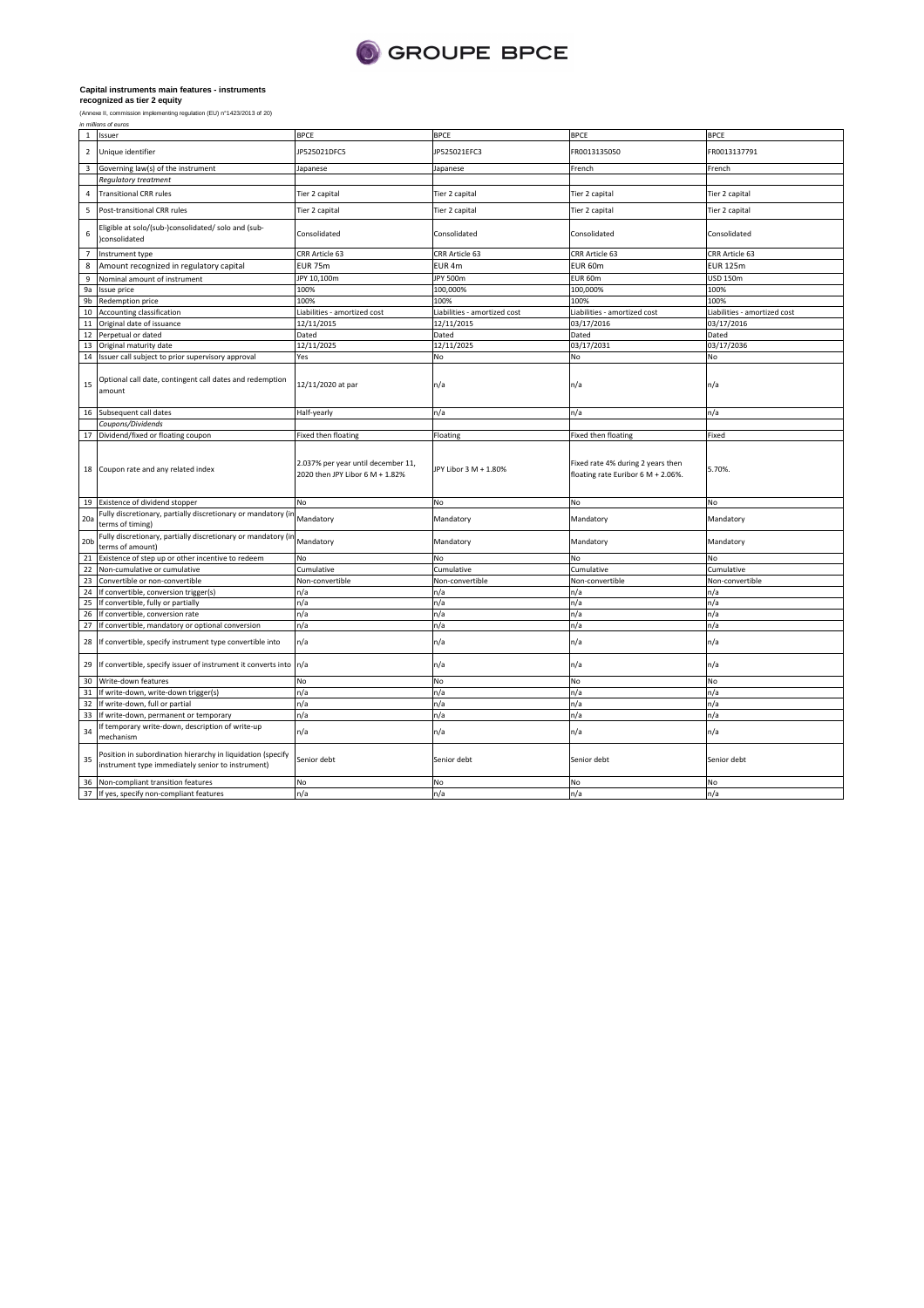

|                          | in millions of euros                                                                                             |                                             |                              |                              |                              |  |
|--------------------------|------------------------------------------------------------------------------------------------------------------|---------------------------------------------|------------------------------|------------------------------|------------------------------|--|
| $\,$ 1 $\,$              | Issuer                                                                                                           | <b>BPCE</b>                                 | <b>BPCE</b>                  | <b>BPCE</b>                  | <b>BPCE</b>                  |  |
| $\overline{2}$           | Unique identifier                                                                                                | 144A: US05578QAE35 / Reg S:<br>US05578UAE47 | FR0013162591                 | FR0013155009                 | FR0013179736                 |  |
| $\overline{\mathbf{3}}$  | Governing law(s) of the instrument                                                                               | New York State                              | French                       | French                       | French                       |  |
|                          | <b>Regulatory treatment</b>                                                                                      |                                             |                              |                              |                              |  |
| $\overline{4}$           | <b>Transitional CRR rules</b>                                                                                    | Tier 2 capital                              | Tier 2 capital               | Tier 2 capital               | Tier 2 capital               |  |
| $\overline{\phantom{a}}$ | Post-transitional CRR rules                                                                                      | Tier 2 capital                              | Tier 2 capital               | Tier 2 capital               | Tier 2 capital               |  |
| 6                        | Eligible at solo/(sub-)consolidated/ solo and (sub-<br>)consolidated                                             | Consolidated                                | Consolidated                 | Consolidated                 | Consolidated                 |  |
| $\overline{7}$           | Instrument type                                                                                                  | CRR Article 63                              | CRR Article 63               | CRR Article 63               | CRR Article 63               |  |
| $\,$ 8                   | Amount recognized in regulatory capital                                                                          | <b>EUR 624m</b>                             | <b>EUR 166m</b>              | <b>EUR 750m</b>              | <b>EUR 81m</b>               |  |
| $\mathsf g$              | Nominal amount of instrument                                                                                     | <b>USD 750m</b>                             | USD 200m                     | <b>EUR 750m</b>              | SGD 130m                     |  |
| 9a                       | Issue price                                                                                                      | 99.995%                                     | 98.270%                      | 98.968%                      | 100%                         |  |
| 9b                       | Redemption price                                                                                                 | 100%                                        | 100%                         | 100%                         | 100%                         |  |
| 10                       | Accounting classification                                                                                        | Liabilities - amortized cost                | Liabilities - amortized cost | Liabilities - amortized cost | Liabilities - amortized cost |  |
| 11                       | Original date of issuance                                                                                        | 03/29/2016                                  | 05/03/2016                   | 04/22/2016                   | 06/03/2016                   |  |
| 12                       | Perpetual or dated                                                                                               | Dated                                       | Dated                        | Dated                        | Dated                        |  |
| 13                       | Original maturity date                                                                                           | 03/29/2026                                  | 05/03/2046                   | 04/22/2026                   | 06/03/2026                   |  |
| $14\,$                   | Issuer call subject to prior supervisory approval                                                                | No                                          | No                           | No                           | Yes                          |  |
|                          |                                                                                                                  |                                             |                              |                              |                              |  |
| 15                       | Optional call date, contingent call dates and redemption<br>amount                                               | n/a                                         | n/a                          | n/a                          | 06/03/2021 at par            |  |
|                          | 16 Subsequent call dates                                                                                         | n/a                                         | n/a                          | n/a                          | No                           |  |
|                          | Coupons/Dividends                                                                                                |                                             |                              |                              |                              |  |
|                          | 17 Dividend/fixed or floating coupon                                                                             | Fixed                                       | Fixed                        | Fixed                        | Fixed                        |  |
|                          | 18 Coupon rate and any related index                                                                             | 4.875%.                                     | 5.875%                       | 2.875%                       | 4.50% (ms5y+245)             |  |
| 19                       | Existence of dividend stopper                                                                                    | No                                          | No                           | No                           | No                           |  |
|                          | Fully discretionary, partially discretionary or mandatory (in                                                    |                                             |                              |                              |                              |  |
| 20a                      | terms of timing)<br>Fully discretionary, partially discretionary or mandatory (in                                | Mandatory                                   | Mandatory                    | Mandatory                    | Mandatory                    |  |
| 20 <sub>b</sub>          | terms of amount)                                                                                                 | Mandatory                                   | Mandatory                    | Mandatory                    | Mandatory                    |  |
| 21                       | Existence of step up or other incentive to redeem                                                                | No.                                         | <b>No</b>                    | <b>No</b>                    | No                           |  |
| 22                       | Non-cumulative or cumulative                                                                                     | Cumulative                                  | Cumulative                   | Cumulative                   | Cumulative                   |  |
| 23                       | Convertible or non-convertible                                                                                   | Non-convertible                             | Non-convertible              | Non-convertible              | Non-convertible              |  |
| 24                       | If convertible, conversion trigger(s)                                                                            | n/a                                         | n/a                          | n/a                          | n/a                          |  |
| 25                       | If convertible, fully or partially                                                                               | n/a                                         | n/a                          | n/a                          | n/a                          |  |
| 26                       | If convertible, conversion rate                                                                                  | n/a                                         | n/a                          | n/a                          | n/a                          |  |
| 27                       | If convertible, mandatory or optional conversion                                                                 | n/a                                         | n/a                          | n/a                          | n/a                          |  |
| 28                       | If convertible, specify instrument type convertible into                                                         | n/a                                         | n/a                          | n/a                          | n/a                          |  |
| 29                       | If convertible, specify issuer of instrument it converts into                                                    | n/a                                         | n/a                          | n/a                          | n/a                          |  |
| 30                       | Write-down features                                                                                              | No                                          | No                           | No                           | No                           |  |
| 31                       | If write-down, write-down trigger(s)                                                                             | n/a                                         | n/a                          | n/a                          | n/a                          |  |
| 32                       | If write-down, full or partial                                                                                   | n/a                                         | n/a                          | n/a                          | n/a                          |  |
| 33                       | If write-down, permanent or temporary                                                                            | n/a                                         | n/a                          | n/a                          | n/a                          |  |
| 34                       | If temporary write-down, description of write-up<br>mechanism                                                    | n/a                                         | n/a                          | n/a                          | n/a                          |  |
| 35                       | Position in subordination hierarchy in liquidation (specify<br>instrument type immediately senior to instrument) | Senior debt                                 | Senior debt                  | Senior debt                  | Senior debt                  |  |
| 36                       | Non-compliant transition features                                                                                | No                                          | No                           | No                           | No                           |  |
|                          | 37 If yes, specify non-compliant features                                                                        | n/a                                         | n/a                          | n/a                          | n/a                          |  |